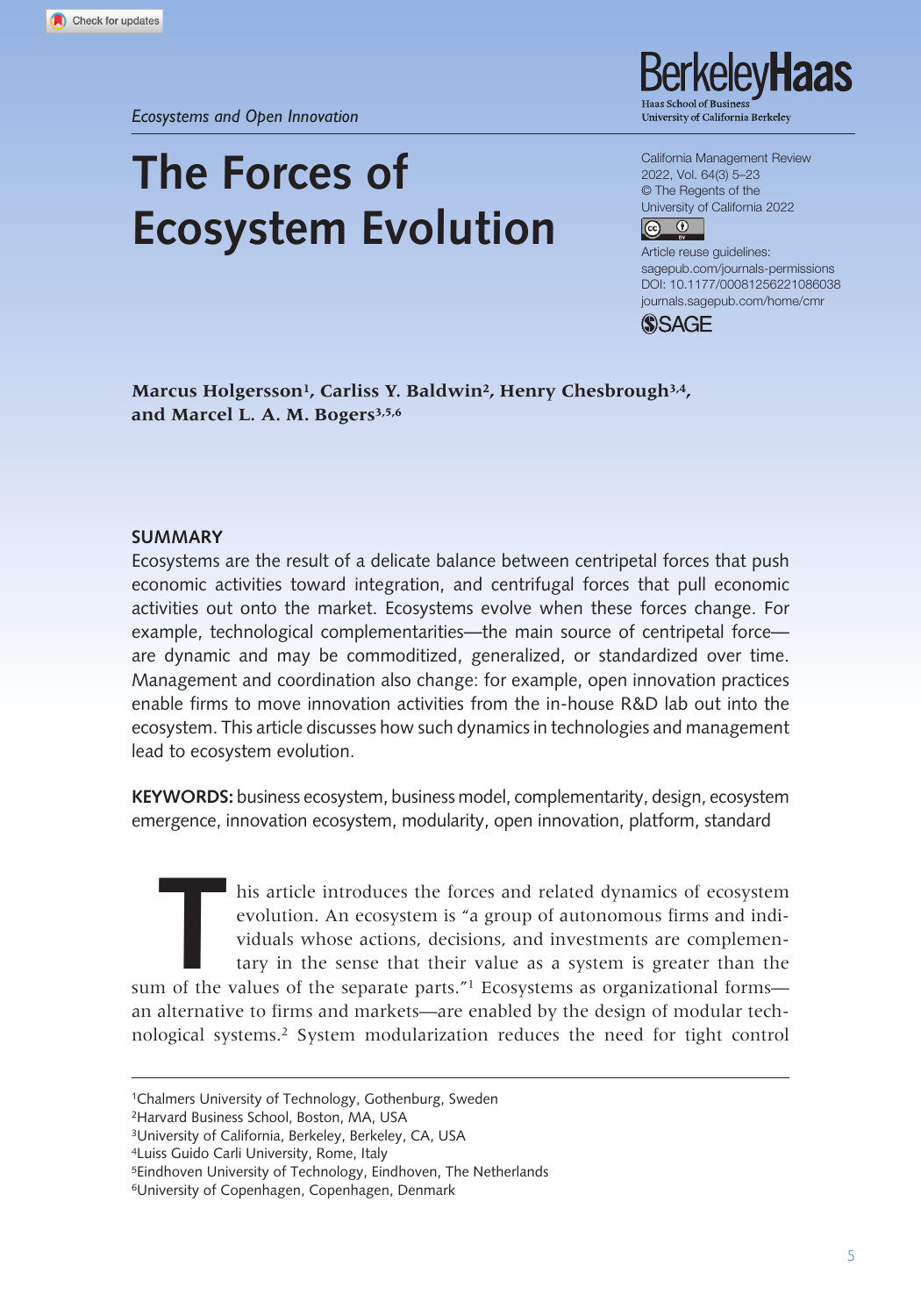and coordination, and it simplifies the coordination of innovation across firm boundaries.

Ecosystems first came to the attention of managers and management scholars in the 1990s and early 2000s. Beginning with the IBM PC in 1981, the success and rapid pace of innovation in the computer industry showcased the power of modular technical systems in combination with managed business ecosystems.<sup>3</sup> The value of this business model has been validated by a number of hugely successful firms who have prospered from participating in and controlling ecosystems. Today an increasing number of firms are looking to grow the ecosystems they are involved in, especially as technologies from the computer industry are diffusing through the rest of the economy.4

However, ecosystems are not a one-size-fits-all solution that can be easily designed and set up by any group of firms. On the contrary, sustainable ecosystems are the result of a delicate balance between, on the one hand, forces that push economic activities toward integration into a single corporation and, on the other hand, forces that pull economic activities out onto the market. We call these forces centripetal and centrifugal forces, respectively, following recent work by one of the authors.5 In explaining how these forces work, we draw specifically on the economic theory of complementarities between different components of a technical system.<sup>6</sup>

The forces affecting ecosystem structure change over time. Due to these dynamics, ecosystems are seldom stable but often in a state of flux.7 With this article, we want to explain how centripetal and centrifugal forces shape ecosystem structure and influence ecosystem evolution. Both *technological innovations* and *new styles of management* may shift the balance between centripetal and centrifugal forces in all or part of an ecosystem.

First, technological innovations enable and are enabled by ecosystems. New technologies may affect a single component in a larger technical system, causing the component to become commoditized or generalized. They may affect a group of components, as happens when critical interfaces become standardized. Or they may affect the whole system, causing the ecosystem to expand, contract, or, in some cases, collapse. On top of that, a modularized system in itself reduces the cost of experimentation and customization, thus increasing the value of new technologies.8 Modularization also allows multiple actors with different capabilities to contribute innovations that can then be combined to create new value propositions.9

Second, new management techniques affect the costs of coordination in ecosystems.10 For example, novel ways of contracting may reduce the need for control through ownership and open up possibilities to organize activities in ecosystems rather than within firms.11 Furthermore, new ways of managing *within* a firm can increase the level of collaboration *across organization boundaries*. 12 In this article, we draw from our understanding of organizing and managing open innovation $13$  to explain how managerial developments lead to ecosystem evolution.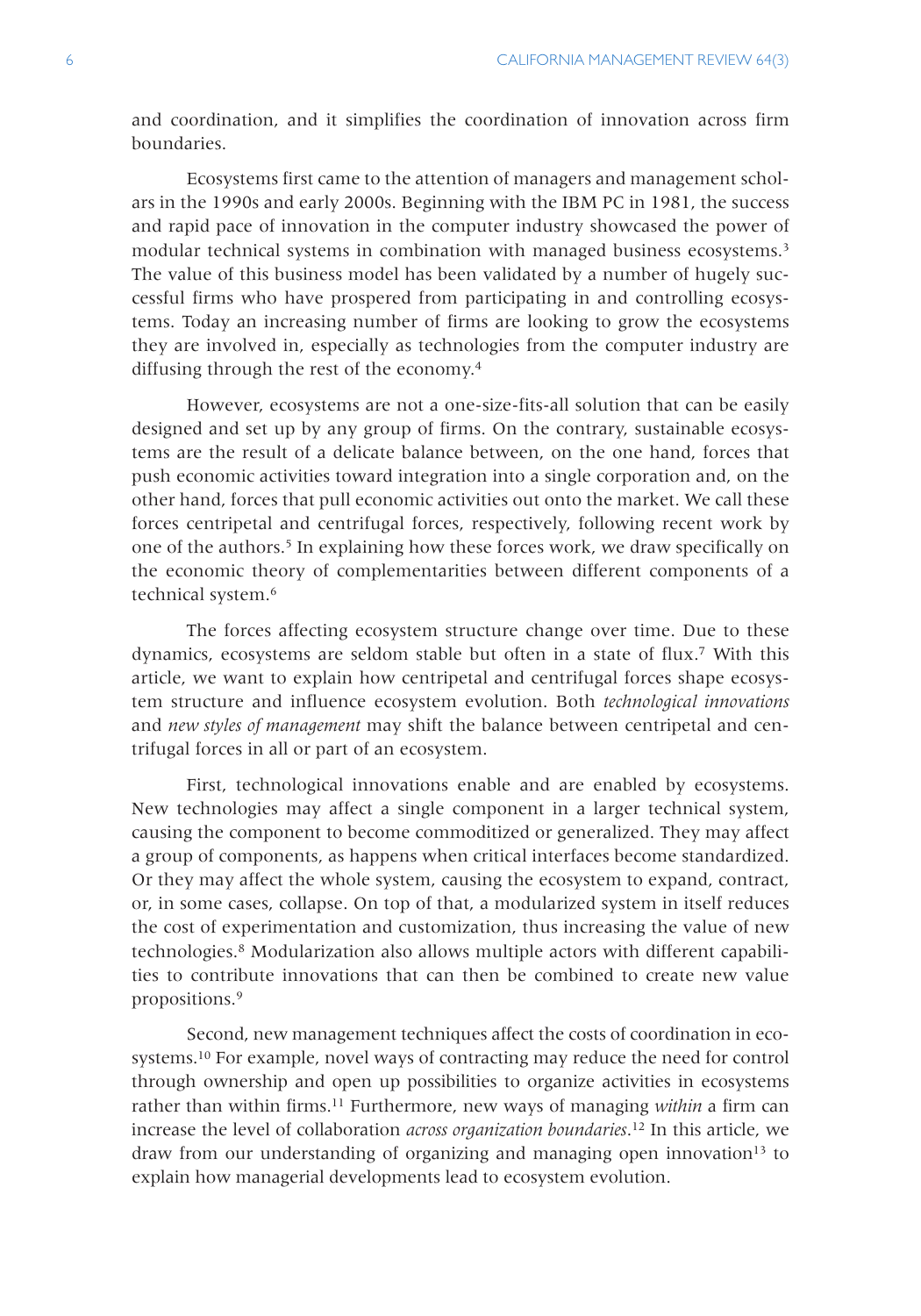FIGURE 1. Standalone and joint values of two complements, A and B. (a) Weak complementarity. (b) Strong two-way complementarity. (c) Strong one-way complementarity.



In the remainder of this article we introduce the sources of centripetal and centrifugal forces, respectively. We explain how ecosystem evolution is caused by the dynamics of technology as well as by new developments in management and coordination. We then describe several instances where technical and managerial dynamics were interdependent and both contributed to ecosystem evolution. We end by discussing how managers can plan for and/or guide ecosystem evolution. Throughout, we illustrate our argument with well-documented empirical examples, including cases presented in the other articles in this Special Section of *California Management Review*, all of which were initially presented at the seventh annual World Open Innovation Conference in December 2020.

# **Centripetal Forces, Centrifugal Forces, and Complementarities**

*Centripetal forces* push firms together toward integration. Complementarity is the main source of centripetal forces. *Weak complements* are goods that are valuable on their own, but more valuable together than the sum of their separate values (see Figure 1a). A map and a compass are weak complements. Both are useful on their own, but provide much more powerful navigation when used jointly. *Strong complements* are objects that are (almost) useless on their own but valuable together (see Figure 1b). Examples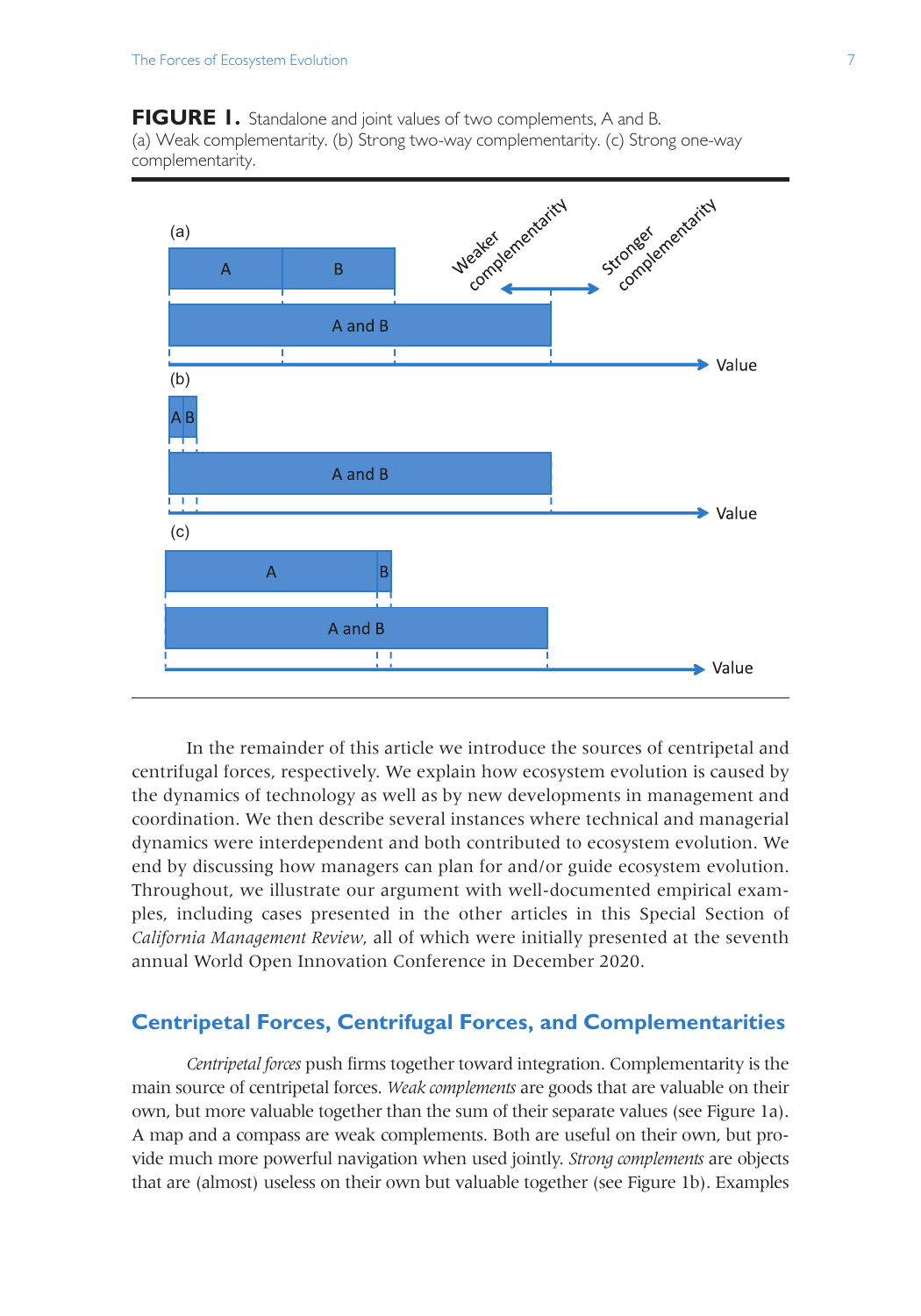are a lock and its specific key and the left and right shoes of a pair. Complementarity is not necessarily symmetric, however: one complement may depend more on the presence of a second complement than vice versa. For example, a software application must typically run on an operating system, but the operating system does not require any specific application to function. In such a case, there is strong *one-way* complementarity (see Figure 1c). (Some software applications can run on multiple operating systems, which weakens the one-way dependency.)

The stronger the complementarity, the larger the need for coordination and the greater the centripetal force. At the extreme, centripetal forces push firms together to form a single corporation. For example, a lock and a key must match perfectly, and therefore they need to follow the same template.14 The design of the lock and the design of the key are interdependent, and achieving the right match requires coordination. Centripetal forces are also generated by incomplete contracting and unobservable effort.<sup>15</sup> When (complete) contracting between firms is costly and effort is difficult to observe across organizational boundaries, firms are pushed toward integration.16 Finally, when long-lived co-specialized investments are needed, firms have incentives to combine or form tight relationships to avoid holdup and haggling over which firm will move first. For example, large, co-specialized investments needed in battery manufacturing and electric vehicle technology, respectively, were undertaken by firms in close partnerships. Tesla partnered with battery manufacturer Panasonic, and battery manufacturing startup Northvolt partnered with BMW, Scania, Volkswagen, and others.17 In the latter case, the partnership involved both equity investments (co-ownership) and tens of billions (US\$) worth of long-term contracts to purchase Northvolt's future supply of batteries.<sup>18</sup>

*Centrifugal forces* pull units apart by encouraging loose affiliations and arm's length transactions. In the extreme, prices alone may suffice to provide all the coordination that is needed to maximize joint value. As noted by Friedrich Hayek:

The marvel is that in a case like that of a scarcity of one raw material, without an order being issued, without more than perhaps a handful of people knowing the cause, tens of thousands of people whose identity could not be ascertained by months of investigation, are made to use the material or its products more sparingly; i.e., they move in the right direction.19

But even when centrifugal forces are strong, the price mechanism is not necessarily sufficient for coordination as we will come back to below.

There are several sources of centrifugal forces. One important source is dispersed knowledge. When the knowledge needed for creating large technological systems is distributed across several different individuals, it is difficult and costly to create an organization that attracts all the necessary expertise.20 Moreover, distributed (control of) knowledge across multiple actors translates into stronger entrepreneurial incentives.21 Another source of centrifugal forces is when users value options provided by other users—that is, when there are network effects. In such situations,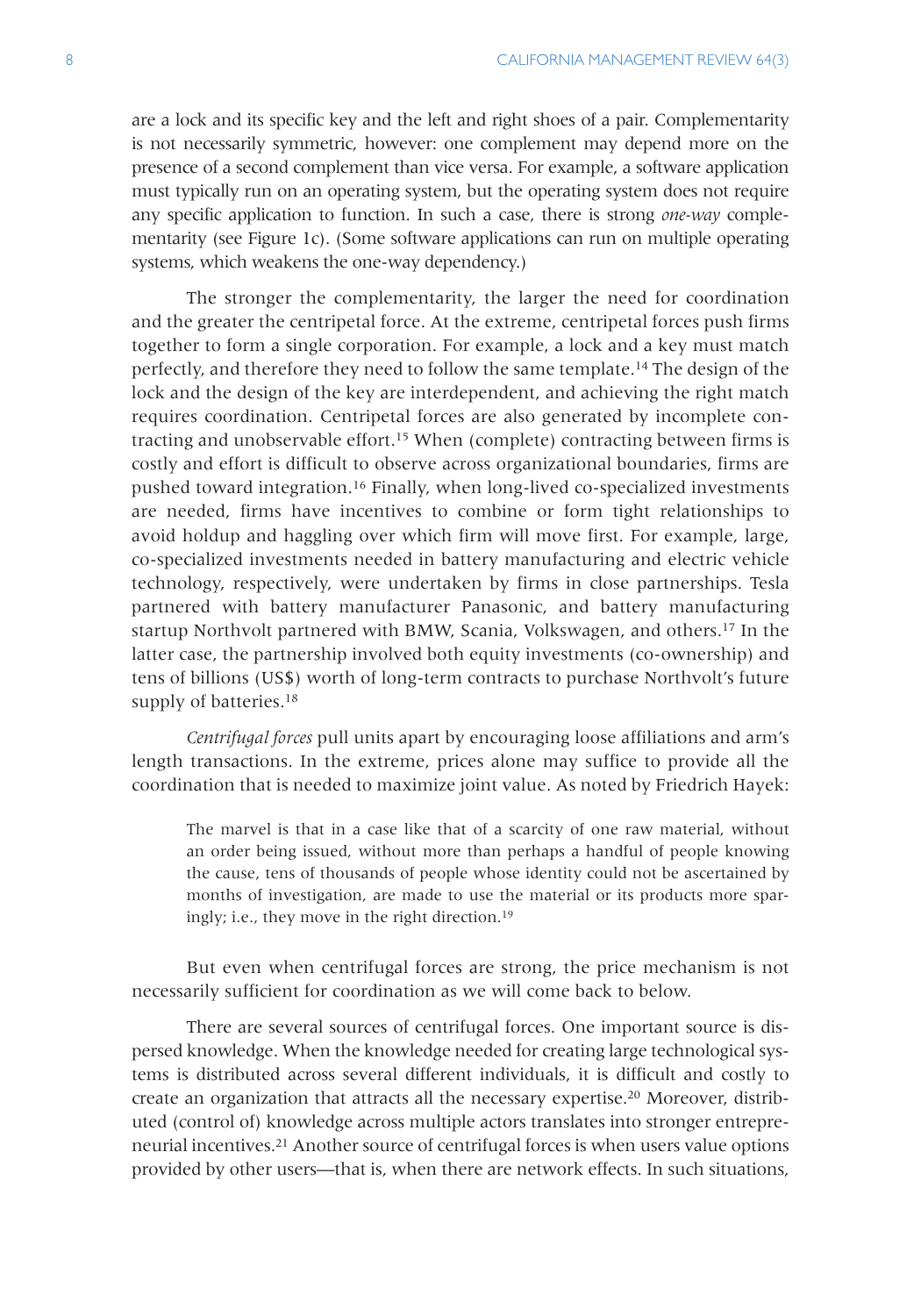integration will result in lost opportunities and revenue. For example, a manufacturer could integrate forward into retail stores and force customers to purchase the in-house products. But both the manufacturer and its customers may be better served by independent retailers offering multiple brands. Finally, modularization is also a major source of centrifugal forces. Modularization relaxes task interdependencies, which lowers transaction costs at module boundaries. Container shipping provides a good example of how powerful modularization can be, with profound impact on global trade and the world economy. The introduction of modern containers lowered transportation costs in general, and the standardized module design of containers meant that the need for coordination decreased significantly. This opened up a global network of transportation technologies (ships, trains, trucks, etc.) and transportation companies who could collaborate in transporting containers from one part of the world to another, with relatively limited coordination.22

Ecosystems arise when there is a balance between centripetal and centrifugal forces, that is, when there are benefits of coordination as well as benefits of autonomy.23 Due to the need for coordination, in an ecosystem, market prices alone do not lead to optimal outcomes: other means of coordination (or "governance") are needed.<sup>24</sup> Several coordination mechanisms are available, including bilateral contracts, multilateral negotiations and standards, systems integration, and platforms.25

Ecosystem evolution can therefore be understood as resulting from a changing balance between centripetal and centrifugal forces. In the following, we will focus, first, on how technological innovations and, second, on how new management tools impact ecosystem evolution.

## **The Dynamics of Technological Complementarities**

In a world with a high rate of technical change, the countervailing centripetal and centrifugal forces will be changing, and with them local incentives to integrate or split apart. While a rapid pace of innovation in general favors modularized technological systems, technological innovation will continue to change the nature of complementarities within such systems. Over time, some complements may be *commoditized* while others are *generalized*, and linkages among some components may be *standardized* through the use of common interfaces. These changes in relationships and status of components will change the balance of forces locally, causing the ecosystem to evolve.

As substitutes are introduced for a given component, the incremental value of any one to the system decreases.26 The complementarity becomes weaker. This phenomenon is generally called *commoditization*. 27 Commoditization is caused by the entrance of substitute (competing) complements.<sup>28</sup> As substitutes increase, the incremental value of any particular one declines. While still being complements, a class of inputs may reach the point where only price and convenience matter. Owners of complements typically strive to avoid commoditization as it devalues their products.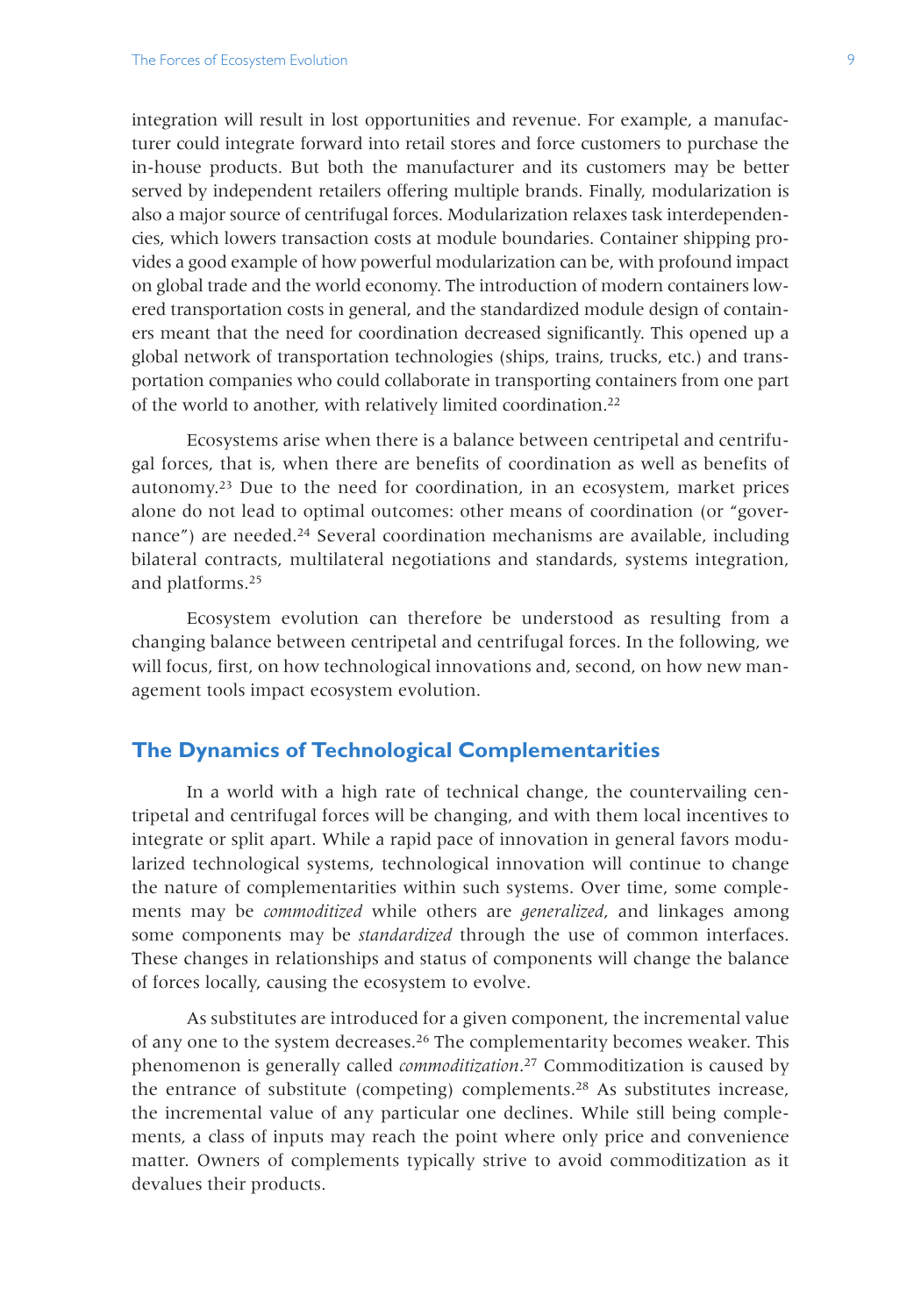

**FIGURE 2.** Commoditization and generalization of component  $A_1$  in ecosystem  $E_1$ .

A commoditized complement loses its uniqueness<sup>29</sup> and becomes generic.<sup>30</sup> Firms can then "draw on it with little concern for governance structure or risks of misappropriation."<sup>31</sup> According to Jacobides et al.,<sup>32</sup> generic complementarities are not considered part of an ecosystem, "because they do not give the parties any vested interest to align and act as a group." Hence, for purposes of strategy, one can ignore commodities for which the only coordination needed is through the price system. Indeed, firms that continue to make generic complements in-house may find themselves in an "integrality trap," in which the internally provided complement no longer competes effectively and efficiently against market-based complements.33 The degree of complementarity is so weak (their incremental contribution is so low) that the rule of thumb becomes "buy the version for which the all-in price is lowest." Thus, the process of commoditization may lead to ecosystem contraction to the benefit of markets.

The *generalization* of complements is the process of complements becoming applicable "more broadly in many environmental settings."<sup>34</sup> Generalization is an example of the modular operator *porting*. Porting takes a module developed for one system and makes it work in other systems.<sup>35</sup> Thus, the complement may remain equally valuable in one ecosystem while becoming increasingly valuable in other ecosystems. Generalization therefore leads to overlapping or even converging ecosystems. Generalization can happen to any complement, or (in a platform-based ecosystem) to the platform itself. For example, Li-ion batteries have been important complements of portable electronic devices, such as laptops and smartphones, for decades. More recently, they also became key components in electric vehicles.

Both commoditization and generalization involve the process of shifting from co-specialized to specialized assets, $36$  but the direction of dependence is different. With commoditization, the components are specialized to a particular technical system and related ecosystem. As the number of substitutes grows, they compete to occupy the same "niche" (see Figure 2). As the system designers' alternatives increase, the value of any one option declines. With generalization, the components are not specialized to a given system, but can work in different technical systems and multiple ecosystems. If the component is unique, that is, there is no substitute, then as it is deployed in different settings (ecosystems), the number of "niches" grows. Because the component is unique, system designers have no alternative but to use it to perform its function. As the number of niches grows when the component is generalized, the value of the component will consequently increase.37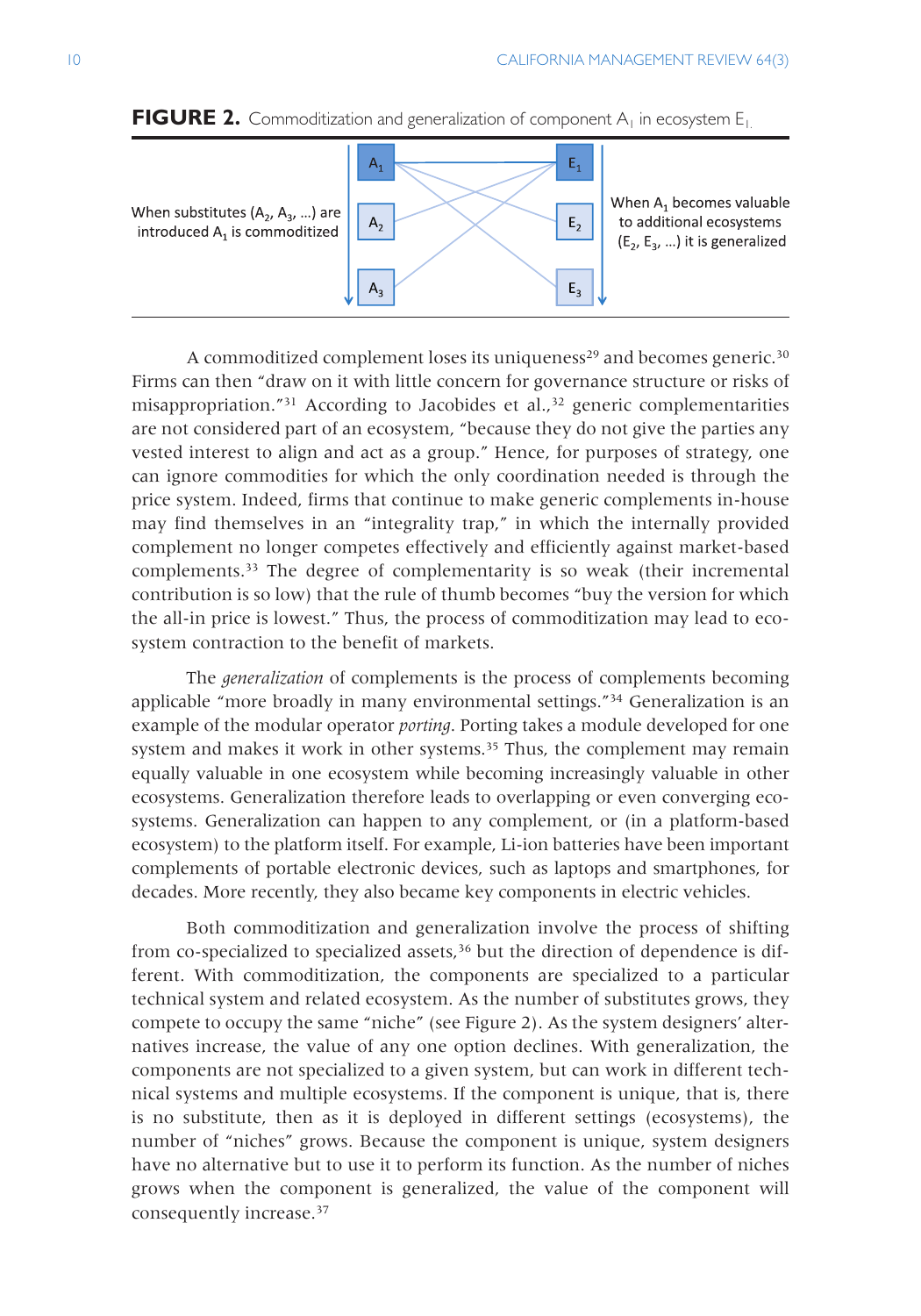The dynamics of commoditization and generalization can run in parallel. For example, Nvidia was for decades dominant in producing graphics processing units (GPUs) for the video gaming industry. In that niche, it faced increasing competition from Intel, AMD, and Apple. But in parallel to the increasing competition in its first and main market, Nvidia found new and valuable uses for its GPUs. These new use cases included media streaming, video editing, high-performance computing, artificial intelligence (AI), and self-driving cars, and over a 3-year period (January 2019 to January 2022), Nvidia's market capitalization increased by a factor of 7.5, despite the increasing competition in video gaming.<sup>38</sup>

A related type of dynamic, which may include elements of both commoditization and generalization, is *standardization*. Standards provide design rules that "cause the modules of a complex technical system to function together *as a system.*"39 The creation of a standard is, in fact, a special case of the modular operator *inversion*. 40 Sometimes, a common problem occurs in different parts of a technical system, which may lead to several alternative (redundant) solutions being implemented in the system. Inversion means that the designer of a system identifies the different implemented solutions (e.g., components, routines) to a common problem and separates one solution into a module with a standard interface that is then accessible by the other parts of the system that need to solve the problem. Consider, for example, the "Print" function in software applications. Originally, almost every application on a PC implemented its own print subroutine. Microsoft Office standardized printing across the following three applications—word processing (Word), spreadsheets (Excel), and presentations (PowerPoint). Later, much of the print function was relegated to the computer's operating system, and there was no longer a need to develop specific print routines for individual applications.<sup>41</sup>

Oftentimes standardization focuses primarily on the interface to enable interoperability of multiple alternative components. For example, the standardized design of the shipping container lets different parts of the transportation system function together without much concern for what is inside the container or what the next mode of transport will be, and the standardization of telecommunications enables users across different networks to seamlessly connect to each other without worrying about the compatibility of the counterparts' equipment.

Standardization weakens some complementarities while strengthening others. When interfaces are standardized, previously independent components (e.g., phone calls on different networks) become complements. However, when access to an interface is opened up to multiple competing actors (becoming an "open" or "industry standard"), strong complementarities may become weaker, and the dependent complements may be commoditized.<sup>42</sup>

Conversely, if specific modules or components are formally or informally selected to be a part of a standard, complementarities among them grow stronger. Some components of the standard may be both essential (necessary) to the standard $43$  and owned by a profit-seeking firm. When the standard is implemented, the owner of the essential component may demand significant licensing fees *ex post*. For example, Rambus Inc. developed and patented dynamic randomaccess memory (DRAM) standards technologies for memory chips. Beginning in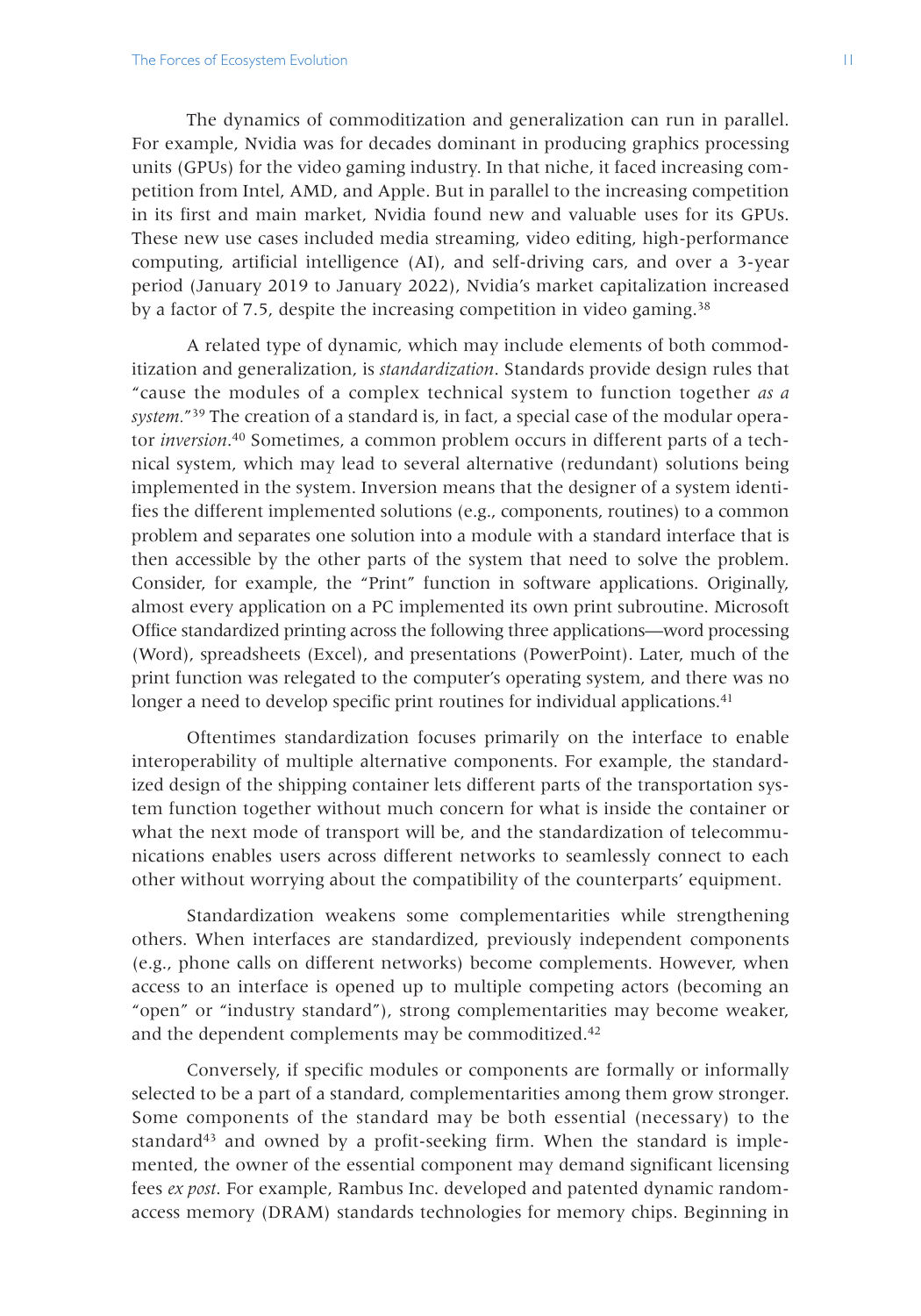2000, the company became embroiled in numerous patent lawsuits against large memory manufacturers, seeking higher licensing fees and claiming damages. Litigation (including antitrust suits by the FTC $44$  and the European Commission $45$ ) continued for over a decade. The basic claim against Rambus was that the company engaged in a "patent ambush," that is, it withheld critical information about a patent while participating in the development and setting of a standard. Today, most standard organizations require members to disclose and grant licenses to patents they hold (or have applied for) that are relevant to the standard under development, in order to mitigate the opportunism that could otherwise follow from including unique and proprietary technological components in standards. This leads into the issue of how developments in management and coordination affect ecosystems as organizational forms.

## **The Dynamics of Management and Coordination**

Ecosystem evolution is caused not only by dynamics of complementarities, but also by dynamics of management theory and practice in firms, markets, and hybrid organizations such as alliances and consortia. The allocation of activities to markets and hierarchies and where to place the boundaries of a firm have been central themes in management and economics research for almost a century.46 James F. Moore was one of the first researchers to call attention to ecosystems as an emerging form of organization $47$  and to locate their origins in the computer industry:

And over the course of thirty-five years of making and managing these [ecosystem] relationships, the executives of [the computer] sector have refined first a practice and then a theory of business ecosystems, and have gone to great lengths as well to share it with their clients and allies in other economic sectors. Thus, while business ecosystems have always been with us, the managed business ecosystem organizational form grew up in the paradigmatic innovation industry of the late 20<sup>th</sup> century: the high technology computer business.<sup>48</sup>

Moore's research tells us that management practice—in addition to modular technologies—was central to the success of ecosystems in the computer industry. And while digital technologies paved the way for modular design of systems technologies in this development, they also lowered coordination costs, including costs for search and monitoring, which further improved the usefulness of ecosystems for organizing economic activity.49

Over the last decades, research and developments in management theory and practice have further strengthened the case for ecosystems as alternatives to firms and markets by providing a better understanding of how to manage and coordinate activities in relations across firm boundaries. For example, Dyer and Singh's seminal work $50$  on the relational view of competitive advantage outlines several determinants of relational rents, including relation-specific assets, knowledge-sharing routines, complementary resources and capabilities, and effective governance. In line with this, the relational view identifies subprocesses by which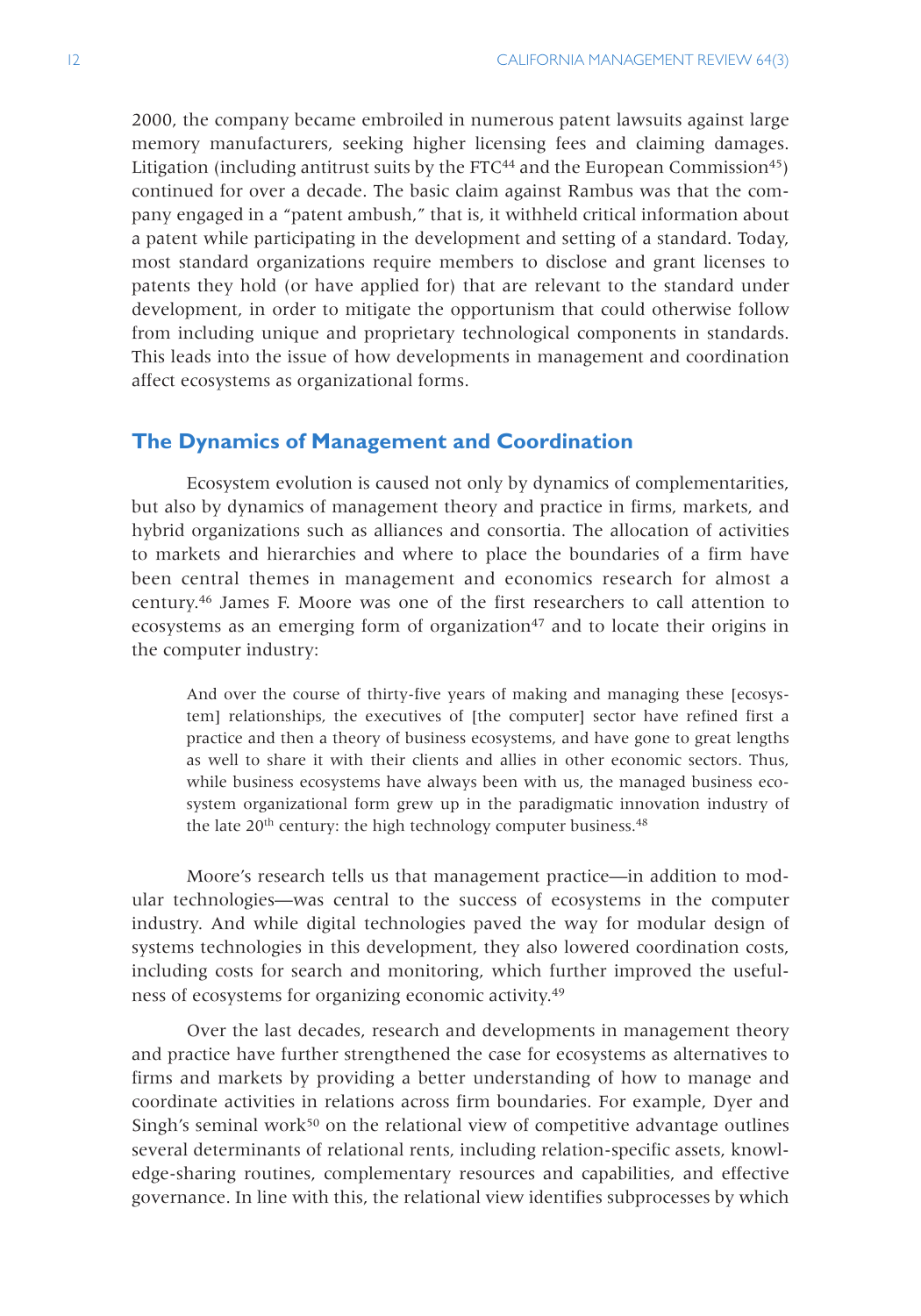firms can facilitate relational rents—for example, safeguarding against opportunism, incentive alignment, and identification of complementarities. In other words, firms can learn how to create and capture more value in ecosystems, and this changes the balance between centripetal and centrifugal forces.

A major management development related to coordination across firm boundaries is the emergence and refinement of open innovation. Open innovation is "a distributed innovation process based on purposively managed knowledge flows across organizational boundaries, using pecuniary and non-pecuniary mechanisms in line with the organization's business model."51 Research on open innovation has, among other things, taught us that while openness indeed improves firms' innovativeness and competitiveness when properly managed,<sup>52</sup> too much openness may eventually hamper performance.<sup>53</sup> This resonates well albeit on a different level of analysis—with the view of ecosystems arising from a balance between centripetal and centrifugal forces. As firms have found ways to better manage open innovation that balance has also changed to the benefit of ecosystems.

As value creation takes place across actors in ecosystems, firms need to find new business models to enable distributed value creation while capturing sufficient value. Hence, value creation and value capture in ecosystems lead into a specific coordination challenge, namely, that of balancing cooperation and competition.54 Part of the solution resides in how firms manage the control of and access to technologies.55 While the relational view primarily makes the case for informal governance,56 much open innovation research has found that formal governance with intellectual property (IP) rights and license agreements is conducive to the success of open innovation.57 Thus, firms have learned to use formal governance to control and differentiate the access to technologies, not to strictly protect it from outsiders.58 Interestingly, here is where research on open innovation and research on modularity coincide, as modular architectures are used to separate between open and closed components in order to enable openness without leaking closed technologies.59

New entrants may need to "buy into" these formal mechanisms of open innovation governance when entering an ecosystem. For example, when Google developed its Android operating system for smartphones, Google acquired Motorola to get hold of its telecommunications patents. By that time, technologies and collaborations in the mobile telecommunications ecosystem were governed by patents and associated (cross-)licensing agreements, and infringement disputes were common. Google needed a relevant patent portfolio to play on an equal footing with everybody else. The purchase price of US\$12.5 billion made it clear just how much it was worth for Google to buy into the ecosystem's established mode of coordination.<sup>60</sup>

In line with the definition of open innovation, research has investigated a multitude of mechanisms for managing knowledge flows across firm boundaries, from firm- and technology-level mechanisms—as briefly introduced earlier—to individual- and idea-level mechanisms both within and outside firm boundaries.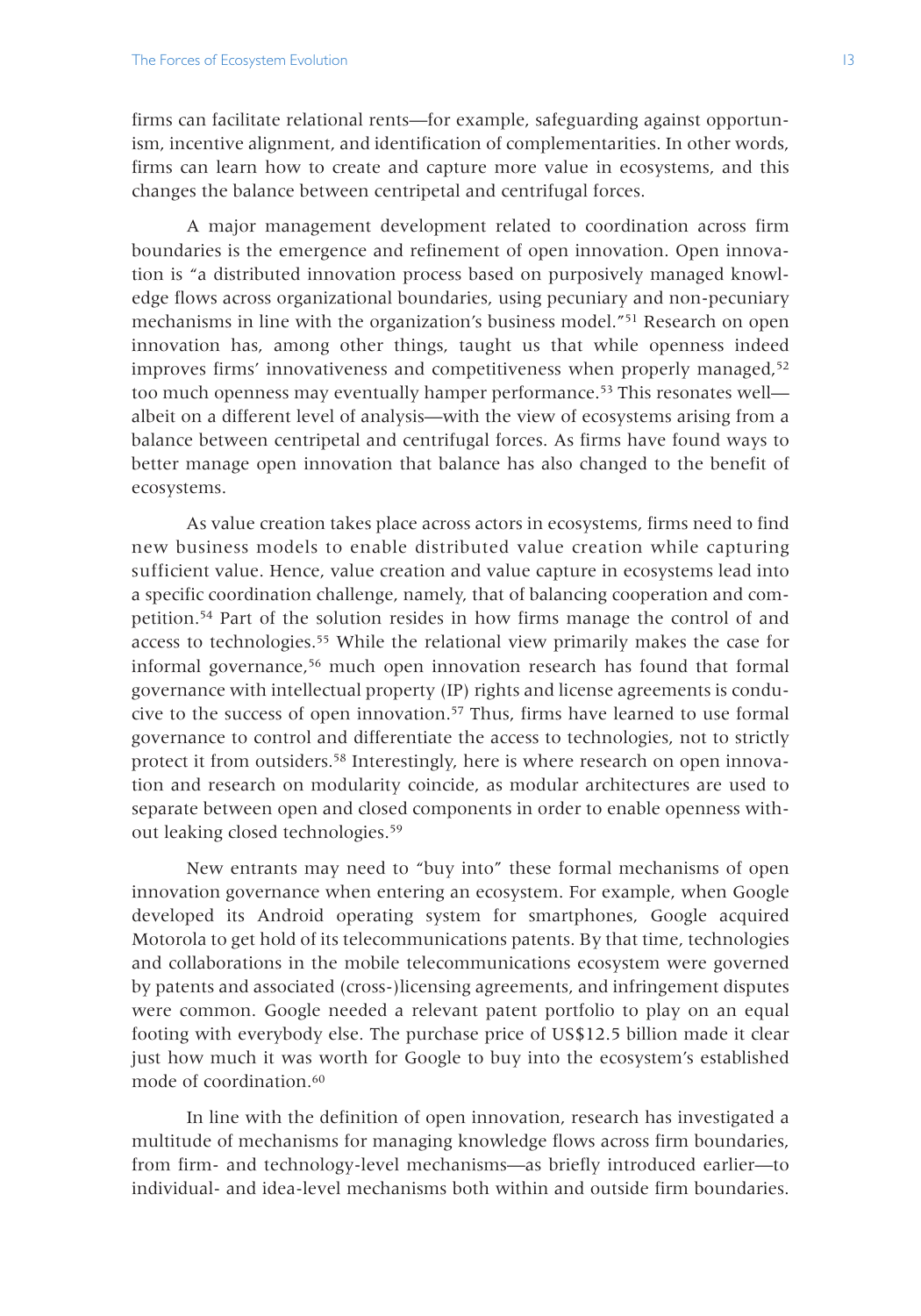These are also highly relevant for the management in and of ecosystems. For example, research has shown that open innovation requires a change in in-house research and development (R&D) professionals' identities, $61$  that firms can better access and influence external communities by assigning individuals to join them, $62$ and that firms can motivate external contributors by providing the right type of attention.63 We do not intend to review and synthesize all these contributions here, but we want to highlight the relevance of these management developments for the balance between centripetal and centrifugal forces.

The articles in this special section of *California Management Review* provide additional cues on how to coordinate innovation activities across firm boundaries in ecosystems. For example, the analysis of IBM's AI technology Watson by Yang et al.64 shows the challenge of introducing broad, powerful general purpose technologies (GPTs) and the need to properly match the technology with open innovation and ecosystem strategy. The power of Watson was showcased in the televised game show Jeopardy. It was a highly visible application of AI, where IBM had a clear technical lead. But when IBM later chose to deploy its AI in the healthcare industry, more specifically to diagnose cancer in radiology studies, it struggled to succeed. This was partly due to an overly closed strategy that failed to create an ecosystem to leverage the go-to-market decision for Watson.

To its credit, IBM invested significantly in Watson, and created a new business division, cognitive computing, to market it. In Teece's profiting from innovation (PFI) framework,<sup>65</sup> one would expect IBM to receive the lion's share of the profits from this innovation. Yet, that is not what happened. Instead, IBM had to exit several important customer contracts, and ended up with relatively little of the profits from its early lead in artificial intelligence. Yang et al. suggest that IBM might have done better to enable a broad ecosystem of complementors for Watson to explore several possible uses of Watson in parallel. But this would have required IBM to open up its black box of Watson technology through application programming interfaces (APIs) and by training system integrators to develop and deploy the technology across different actors and in several different markets.

Another example is provided in the article by Sjödin et al. in this issue. It shows that orchestrating ecosystems is challenging, but that some challenges can be mitigated by improving management.<sup>66</sup> More specifically, it identifies legacy barriers for manufacturing firms that venture into the creation and orchestration of ecosystems as part of their digitalization efforts. It then outlines activities for ecosystem revitalization and realization.

# **Ecosystem Expansion, Contraction, and Reconfiguration**

Above, we have made the case that technological developments may lead to both expanding and contracting ecosystems. For example, technological modularization typically increases centrifugal forces, $67$  but sometimes technological developments lead to decreasing modularity,<sup>68</sup> causing greater centripetal forces.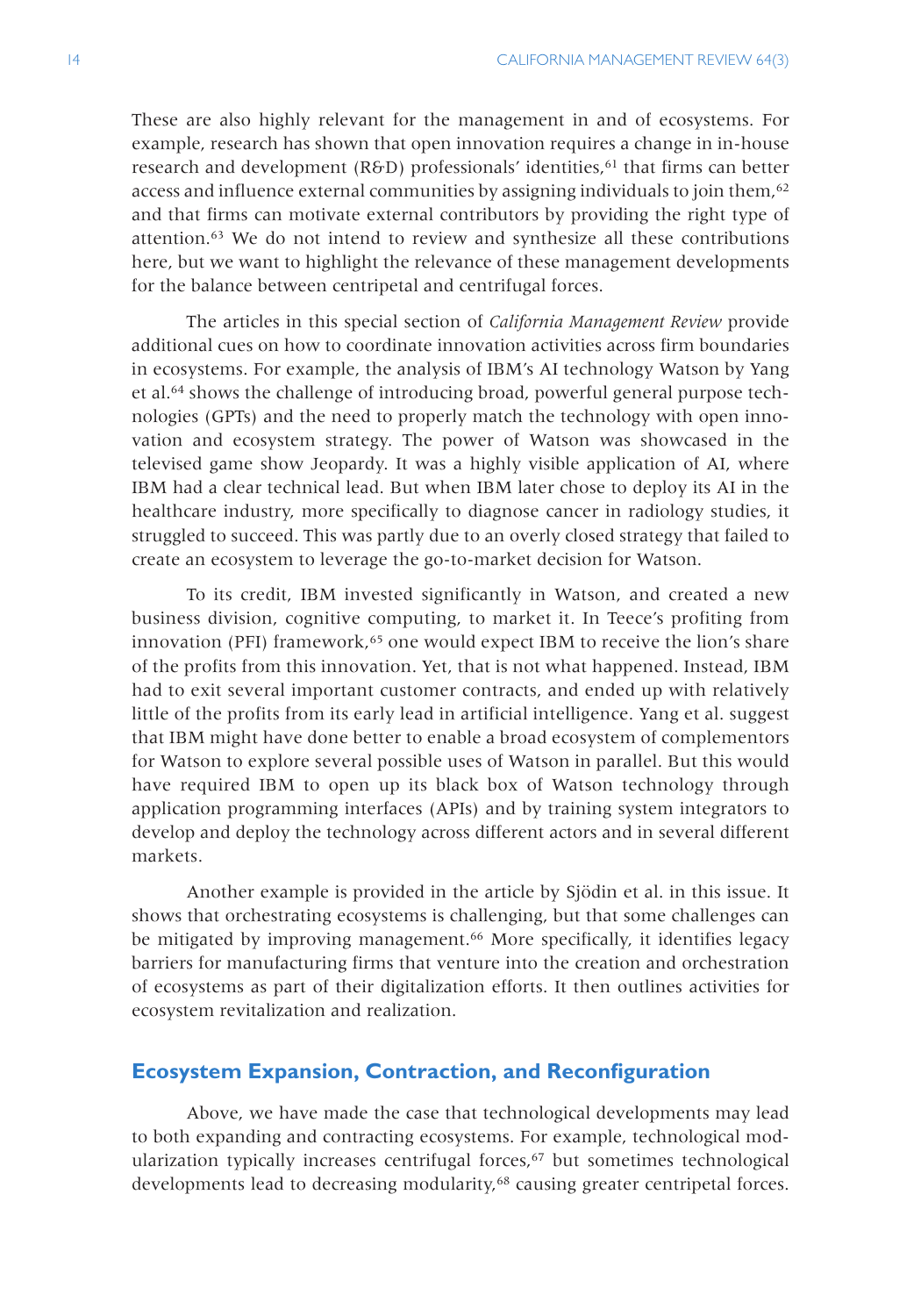Similarly, management and coordination developments do not always favor hybrid organizational forms such as ecosystems; they can cause both integration and fragmentation. For example, much effort has been made to bring in the benefits of markets and ecosystems—such as autonomy and experimentation within corporations, with managerial innovations such as the multidivisional firm<sup>69</sup> and the customer development model.<sup>70</sup>

Technological and managerial dynamics are often interrelated. A change in technological complementarities may stimulate a change in coordination and management techniques, and vice versa. For example, the push toward roaming, interoperability, and economies of scale caused the technology of mobile telecommunications to transform from incompatible regional systems to a global standardized and modular system based on hundreds of standards and thousands of complementary components. Management and coordination of the ecosystem evolved in tandem with the technologies, leading to *ecosystem expansion*. For example, standards-setting organizations developed Fair, Reasonable, and Non-Discriminatory (FRAND) licensing principles to mitigate patent holdup and patent holdout problems, such as occurred with Rambus. Corporations also funded large in-house IP departments with sophisticated knowledge of patent portfolios and experience in coordinating technologies and innovation processes under distributed governance.71

Another example of ecosystem expansion is provided in this issue's article by Liu et al.,72 showing how the COVID-19 pandemic led to the identification of complementarities between old and previously unrelated technological components controlled by several different firms. The pandemic caused an urgent need for ventilators, which could not be met by existing supplies. Based on an initial design specification, manufacturing firms gathered in an ecosystem called VentilatorChallengeUK. The ecosystem was coordinated by the High Value Manufacturing Catapult (HVMC), a group of seven university-based research centers with a joint purpose to investigate innovative manufacturing technologies and scale up new products and processes.73

In a process of "modular exaptation," existing technologies, components, and manufacturing capabilities spread across more than 100 firms were repurposed to new functions needed to design and produce mechanical ventilators. The ecosystem delivered more than 13,000 ventilators over the course of only a few months during the peak of the pandemic. Due to the urgency, accelerated innovation was a necessity, and "finding existing technologies that could be repurposed was the only feasible approach." The rapid growth and success of this specific ecosystem were the result of the combination of a modular technical system matched with an organization whose members, although autonomous, had a shared mission, management and coordination provided by HVMC, and a high degree of mutual trust and organizational complementarity.

The opposite of ecosystem expansion is *ecosystem contraction*. It can be exemplified by the case of bicycle drivetrains, as beautifully described by Fixson and Park.74 The bicycle drivetrain industry consisted of more than 50 firms in the early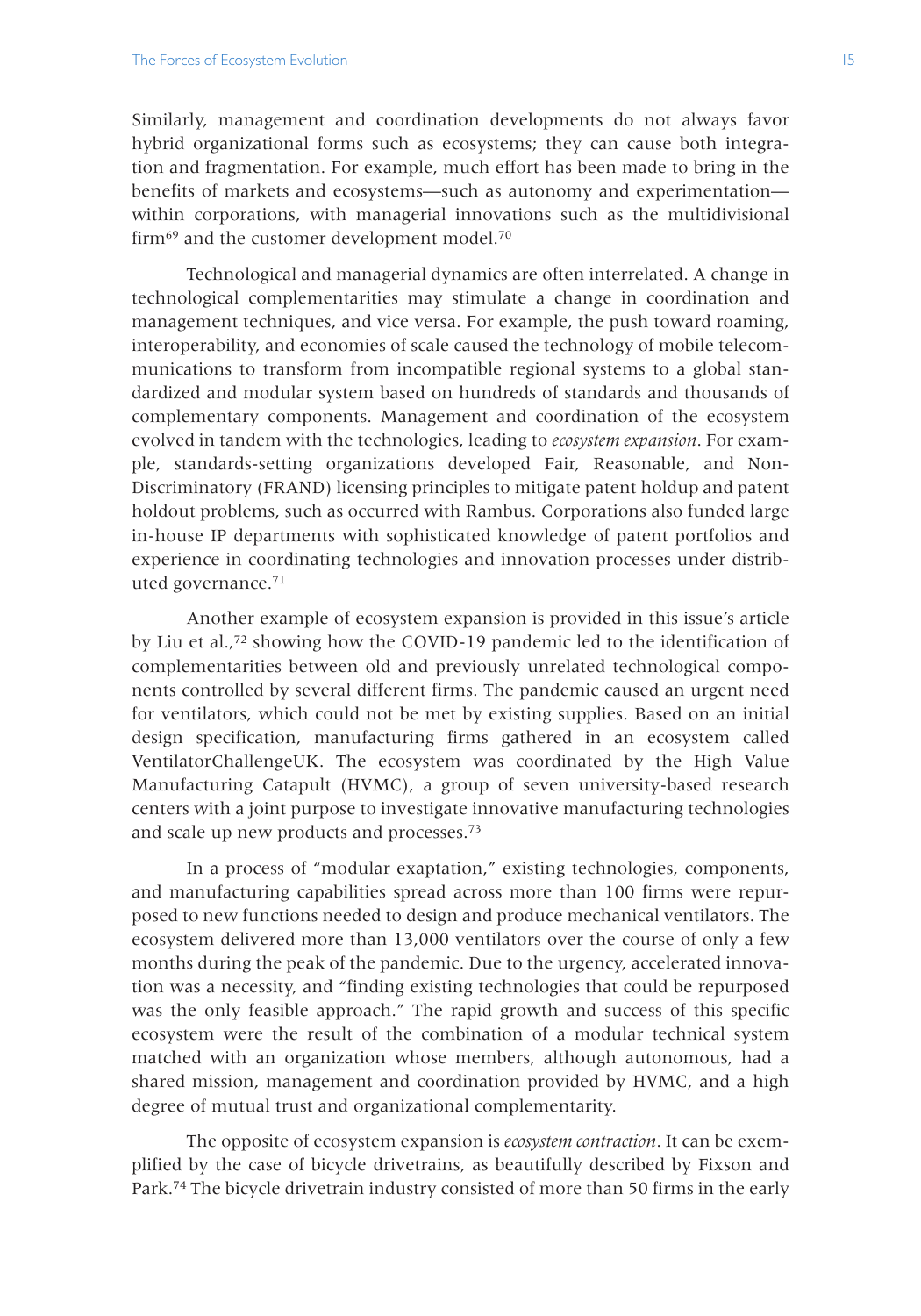1980s. Each firm produced one or more of six main components of the modular drivetrain product architecture. Less than 10% of all bikes had all six drivetrain components delivered from a single supplier. But during the second half of the 1980s, drivetrain manufacturer Shimano made two major improvements to drivetrains—the Shimano Index System (SIS), introduced in 1985, and the HyperGlide freewheel (HG), introduced in 1989. These innovations depended on an integral product architecture that made Shimano's new drivetrains incompatible with components supplied by the rest of the industry. Shimano's new products quickly gained popularity among users, triggering a rapid consolidation of the industry. By 1990, Shimano's  $SIS + HG$  drivetrains accounted for 78% of mountain bikes sold and 57% of road bikes. Both markets were dominated by three vertically integrated firms. The ecosystem based on modular components had disappeared.

Another example of ecosystem contraction caused by dynamics in complementarities is that of Microsoft Office. In the 1980s, different productivity software applications were dominated by different providers, including WordPerfect for word processing, Lotus 1-2-3 for spreadsheets, and Harvard Graphics for visual presentations. Over time, there was an increasing demand among users to integrate content created in one application into another application. But these applications were standalone and not completely compatible, and they did not leverage the potential complementarities across applications. Microsoft took advantage of this and developed an integrated and fully compatible productivity offering in its new Office suite. By integrating the three productivity applications, Microsoft changed users' expectations about the underlying technology. A common command structure and seamless cutting and pasting between applications became *sine qua non* capabilities.

Microsoft further integrated Office with the graphical user interface of its next-generation operating system, Windows 3.0. To take full advantage of Office, users had to upgrade to Windows. To appeal to these users, developers of software applications for personal computers had to write new programs using Windows APIs. The de-modularization of the operating system and software applications encouraged sales of both Office and Windows and helped Microsoft make the transition to their next generation of products.75

Clearly, technology does not always progress from more integral to more modular. There is a cycle of development that recurs, as any individual technical system reaches the limits of its architecture.<sup>76</sup> For example, the early personal computers were based on 8-bit microprocessors. An extensive network of complementors in hardware and software leveraged the 8-bit design, fostering modularity. At some point though, the 8-bit design became a severe restriction on system performance. Intel introduced the 16-bit 80286 chip in 1982, which IBM used in the PC AT introduced in 1984. Such a generation shift poses difficulties in a modular and distributed system, as complementors may need to re-architect their products for the new design.77 (Intel solved this problem by designing the chip so that it could execute most software written for earlier 8-bit processors.) If it is not clear to complementors that this investment is justified, the modular and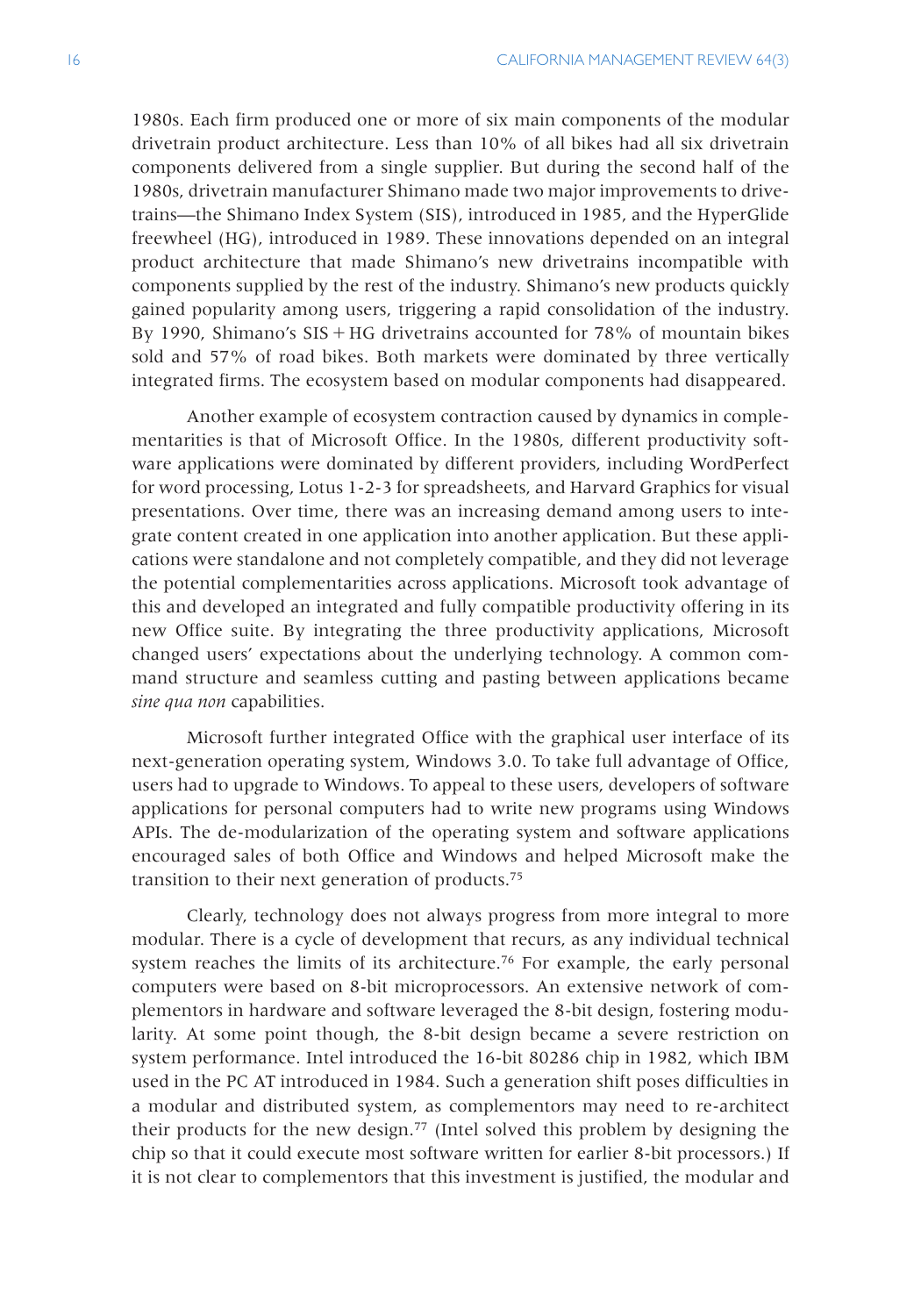distributed system may be subject to architectural inertia.<sup>78</sup> This stage may thus create a (temporary) centripetal force to integrate, for example, by partnering with selected complementors during the shift to the next design generation.<sup>79</sup>

For example, in 1985, Intel chose to be the sole source of the 80386 and subsequent generations of microprocessors. Reflecting its position as a monopolist, Intel set a high price on the 386 chip: US\$156 compared to US\$8 for the previous 286. As Intel's largest customer, IBM elected to stay with the older generation of chips. However, with Intel's active support (in the form of technical assistance), a new startup, Compaq, embraced the new chip and built it into the Deskpro 386, announced in September 1986. Compaq's machine was a resounding success: PC Tech Journal named it their 1986 Product of the Year for 1986. IBM introduced its own 386 machine 7months later, but it was too late to capture the market. Compaq, thereafter, became the technology and market share leader in the market for "IBM-compatible" computers.80

Hence, changes in centripetal and centrifugal forces do oftentimes not simply lead to contracting or expanding ecosystems, but rather to *ecosystem reconfigurations*—with some actors and/or components being replaced by others. Complementarities may grow stronger between previously independent technologies—a process we sometimes categorize as technological convergence<sup>81</sup>—while some complements are commoditized.<sup>82</sup> This issue's article by Sjödin et al.<sup>83</sup> gives an additional account of how technological change affects old and new complementarities in ways that lead to ecosystem reconfiguration. In effect, the process of digitalization among manufacturing firms led to new and stronger complementarities in some areas and weaker complementarities in others. Again, the dynamics of technological complementarities were accompanied by new developments in management and coordination.

# **Conclusion**

In this article, we have argued that ecosystems arise when there is a balance between centripetal forces, pushing economic activities into a single firm, and centrifugal forces, pulling activities out onto the market. A major source of centripetal force is complementarity. When complementarities are strong, there may be good reasons for integration to enable coordination and control. But complementarities are not static. Complements may, for example, be commoditized, generalized, or standardized over time, and in this article we have tried to add conceptual clarity to these dynamics.

Centripetal forces are countered by centrifugal forces. Sources of centrifugal force include product modularization, distributed knowledge, and network effects. These also change over time. On top of that, there are dynamics in our methods of coordination and management within and across firm boundaries. Depending on the nature of such management developments, they may favor more or less integrated forms of organization. For example, the emergence and refinement of open innovation has transformed corporate innovation strategies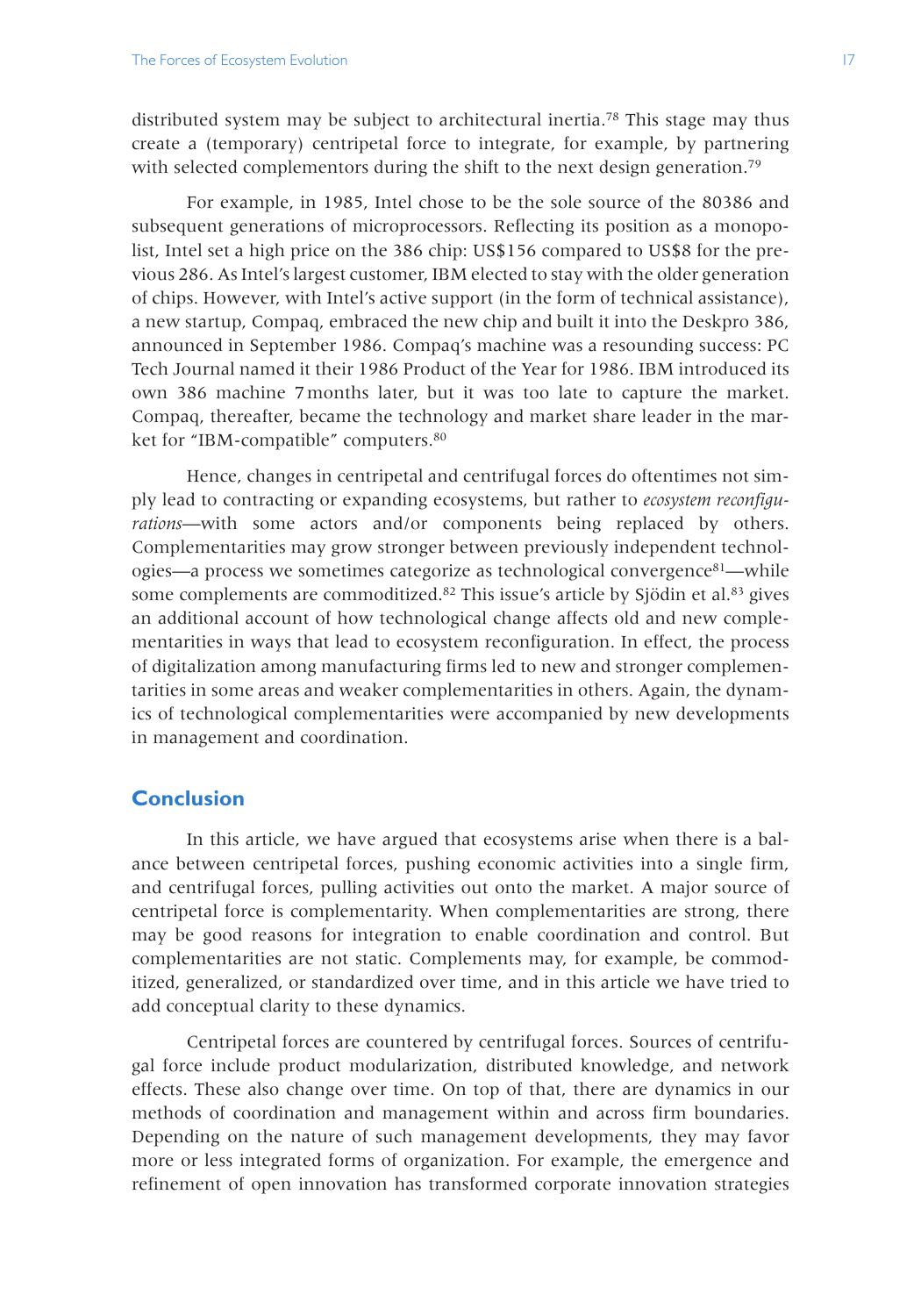and moved some of corporate investment from the in-house R&D lab out into the ecosystem.

The view of ecosystems as arising from a balance between centripetal and centrifugal forces leads to the understanding that ecosystem evolution results from changes in these forces. In this article, we have especially highlighted the dynamics of technological complementarities, on the one hand, and the dynamics of coordination and management techniques, on the other hand.

The implications for managers who strive to build successful ecosystems are simple yet profound. Managers must understand their technical systems at the level of components and linkages. Broad-brush descriptions of technologies as "general purpose," "radical," "incremental," and "disruptive" are insufficient. Managers need to construct maps of the technical systems their companies inhabit and the status of each major component and interface.

Particular attention should be paid to the functions of each element. Functions carry value within a technical system.<sup>84</sup> If a function is essential, it must be paid for or the system will fail. If there is only one means of fulfilling the function—if the technology for fulfilling the function is unique—then the owner of the technology can claim a share of the complementary surplus, or prevent others from doing so.

Overlaid on the map of technical functions is a map of "who does what" the ecosystem. Technical functions define "niches" in the ecosystem—places where value is created and might be captured. However, module boundaries established by technology and corporate boundaries established by strategy should always be regarded as both provisional and permeable. At any time, there may be advantages to integrating some technical elements to increase efficiency or modularizing other elements to create new options.

Managers must also explore new ways of coordinating and managing to fully leverage the potential of ecosystems. This may mean acting unilaterally, as Shimano did to bring about an advantageous change in industry structure. It may mean acting as a platform leader (like Microsoft) shepherding an ecosystem through a technological transition. Or it may mean collaborating as an equal with peers to set a new industry-wide or open standard (like in telecommunications). Either way, both internal and external technologies must be managed—in line with the core idea of open innovation—and capabilities need to be developed to remain relevant as centripetal and centrifugal forces change and ecosystems evolve.<sup>85</sup>

To this purpose, the other articles of this special section make important contributions to both research and practice. Liu et al.86 introduce *exaptation*, a specific type of generalization of complements, and showcase how social and business problems can be addressed at speed through exaptation and ecosystem strategies. Sjödin et al. address a common problem; how established manufacturing firms can engage with ecosystems as part of their digital transformation. The authors identify common legacy barriers and provide strategies for overcoming them.<sup>87</sup> Finally, Yang et al.<sup>88</sup> showcase the danger of trying to hoard control over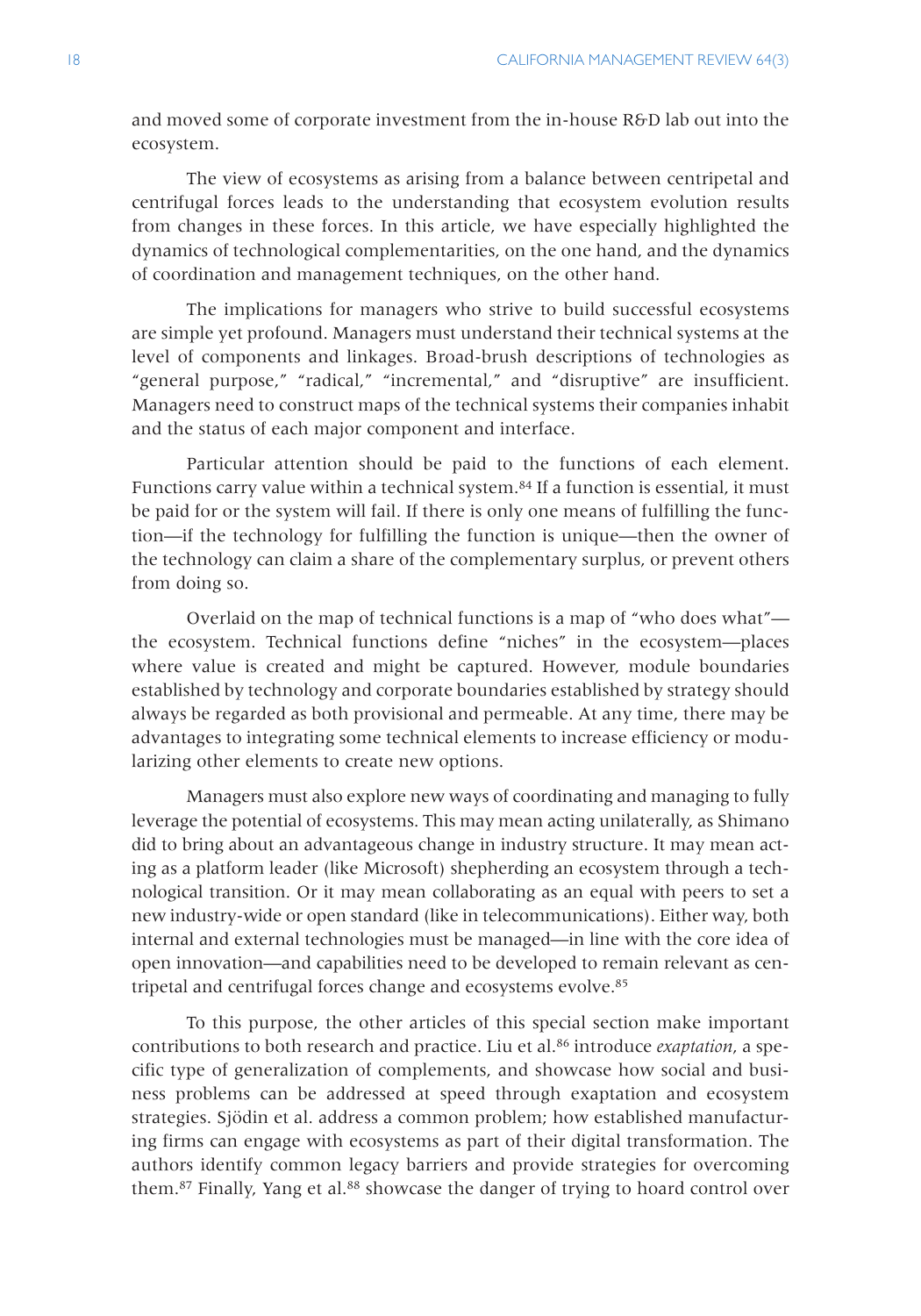general purpose technology rather than encouraging the formation of an ecosystem to explore many different commercial opportunities. Taken together, these articles show that when technological modularization is well-matched with distributed governance and the right type of management and coordination, ecosystems may indeed be the most competitive form of organization.

## **Acknowledgments**

The authors thank their colleagues who have helped to organize the World Open Innovation Conference (WOIC) and all the academics and practitioners who attended the digital event in 2020. They would also specifically like to express their gratitude to the *California Management Review* editorial office, as well as the reviewers who helped to assess and improve the papers that were selected for this Special Section.

### **Funding**

The author(s) disclosed receipt of the following financial support for the research, authorship, and/or publication of this article: Marcus Holgersson acknowledges the support of the Jan Wallander and Tom Hedelius foundation and the Tore Browaldh foundation (Grant No. P20-0286). Marcel Bogers acknowledges the support of the Novo Nordisk Foundation (Grant No. NNF16OC0021630).

#### **Author Biographies**

Marcus Holgersson is Associate Professor at the Department of Technology Management and Economics at Chalmers University of Technology (email: marhol@chalmers.se).

Carliss Y. Baldwin is the William L. White Professor of Business Administration, Emerita, at the Harvard Business School (email: cbaldwin@hbs.edu).

Henry Chesbrough is Adjunct Professor and Faculty Co-Director of the Garwood Center for Corporate Innovation at the Haas School of Business at the University of California, Berkeley. He is also Maire Tecnimont Professor of Open Innovation at Luiss Guido Carli University (email: chesbrou@berkeley.edu).

Marcel L. A. M. Bogers is Professor of Open and Collaborative Innovation at the Innovation, Technology Entrepreneurship and Marketing (ITEM) group at Eindhoven University of Technology. He is also Affiliated Professor of Innovation and Entrepreneurship at the University of Copenhagen and Garwood Research Fellow at the Haas School of Business at the University of California, Berkeley (email: m.l.a.m.bogers@tue.nl).

#### **Notes**

1. Carliss Y. Baldwin, "Ecosystems and Complementarity" (Harvard Business School working paper, August 2020), https://www.hbs.edu/ris/Publication%20Files/21-033\_1591883e-62f8-44aa-b571-fadcb2384120.pdf. For other definitions of ecosystems, see, for example,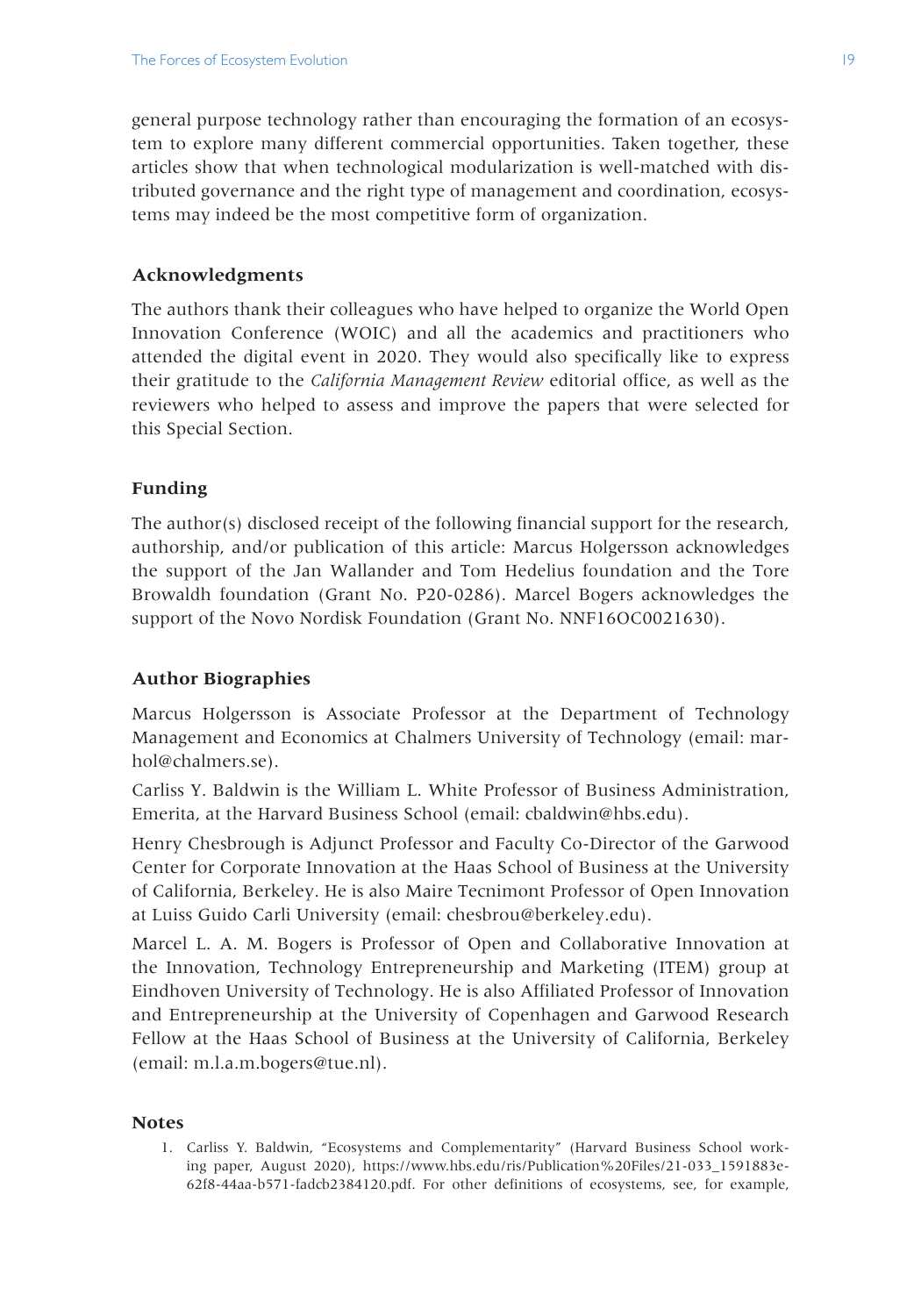Marcel Bogers, Jonathan Sims, and Joel West, "What Is an Ecosystem? Incorporating 25 Years of Ecosystem Research," *Academy of Management Proceedings* (2019), doi:10.5465/ AMBPP.2019.11080abstract; Michael G. Jacobides, Carmelo Cennamo, and Annabelle Gawer, "Towards a Theory of Ecosystems," *Strategic Management Journal*, 39/8 (August 2018): 2255-2276; Ove Granstrand and Marcus Holgersson, "Innovation Ecosystems: A Conceptual Review and a New Definition," *Technovation*, 90-91 (February/March 2020): 1-12.

- 2. Carliss Y. Baldwin, "Organization Design for Business Ecosystems," *Journal of Organization Design*, 1/1 (2012): 20-23; Jacobides et al., op. cit.; David J. Teece, "Profiting from Innovation in the Digital Economy: Standards, Complementary Assets, and Business Models in the Wireless World," *Research Policy*, 47/8 (October 2018): 1367-1387.
- 3. Baldwin, op. cit.; James F. Moore, "Business Ecosystems and the View from the Firm," *The Antitrust Bulletin*, 51/1 (March 2006): 31-75.
- 4. Joakim Björkdahl, "Strategies for Digitalization in Manufacturing Firms," *California Management Review*, 62/4 (Summer 2020): 17-36, doi:10.1177/0008125620920349.
- 5. Baldwin, op. cit. The concepts of centrifugal and centripetal forces have also been used in other areas of management, such as internationalization and in product development. See, for example, Ove Granstrand, "Internationalization of Corporate R&D: A Study of Japanese and Swedish Corporations," *Research Policy*, 28/2-3 (March 1999): 275-302; Willow A. Sheremata, "Centrifugal and Centripetal Forces in Radical New Product Development under Time Pressure," *The Academy of Management Review*, 25/2 (April 2000): 389-408; Kwaku Atuahene-Gima, "The Effects of Centrifugal and Centripetal Forces on Product Development Speed and Quality: How Does Problem Solving Matter?" *Academy of Management Journal*, 46/3 (June 2003): 359-373; Erkko Autio, Ram Mudambi, and Youngjin Yoo, "Digitalization and Globalization in a Turbulent World: Centrifugal and Centripetal Forces," *Global Strategy Journal*, 11/1 (February 2021): 3-16.
- 6. Paul Milgrom and John Roberts, "The Economics of Modern Manufacturing: Technology, Strategy, and Organization," *American Economic Review*, 80/3 (June 1990): 511-528; Paul Milgrom and John Roberts, "Complementarities and Systems: Understanding Japanese Economic Organization," *Estudios Económicos*, 9/1 (17) (January-June 1994): 3-42; Paul Milgrom and John Roberts, "Complementarities and Fit: Strategy, Structure, and Organizational Change in Manufacturing," *Journal of Accounting and Economics*, 19/2-3 (March-May 1995): 179-208.
- 7. Brice Dattée, Oliver Alexy, and Erkko Autio, "Maneuvering in Poor Visibility: How Firms Play the Ecosystem Game When Uncertainty Is High," *Academy of Management Journal*, 61/2 (April 2018): 466-498.
- 8. Carliss Y. Baldwin and Kim B. Clark, *Design Rules: The Power of Modularity*, vol. 1 (Cambridge, MA: MIT Press, 2000); Melissa A. Schilling, "Toward a General Modular Systems Theory and Its Application to Interfirm Product Modularity," *Academy of Management Review*, 25/2 (April 2000): 312-334.
- 9. Schilling, op. cit.; Ron Adner and Rahul Kapoor, "Innovation Ecosystems and the Pace of Substitution: Re-Examining Technology S-Curves," *Strategic Management Journal*, 37/4 (April 2016): 625-648; Marcus Holgersson, Ove Granstrand, and Marcel Bogers, "The Evolution of Intellectual Property Strategy in Innovation Ecosystems: Uncovering Complementary and Substitute Appropriability Regimes," *Long Range Planning*, 51/2 (April 2018): 303-319.
- 10. Moore, op. cit.
- 11. John Hagedoorn and Ann-Kristin Zobel, "The Role of Contracts and Intellectual Property Rights in Open Innovation," *Technology Analysis & Strategic Management*, 27/9 (2015): 1050- 1067; Keld Laursen, Solon Moreira, Toke Reichstein, and Maria Isabella Leone, "Evading the Boomerang Effect: Using the Grant-Back Clause to Further Generative Appropriability from Technology Licensing Deals," *Organization Science*, 28/3 (June 2017): 514-530; Holgersson et al., op. cit.
- 12. Linus Dahlander and Martin W. Wallin, "A Man on the Inside: Unlocking Communities as Complementary Assets," *Research Policy*, 35/8 (October 2006): 1243-1259; Hila Lifshitz-Assaf, "Dismantling Knowledge Boundaries at NASA: The Critical Role of Professional Identity in Open Innovation," 63/4 (December 2018): 746-82.
- 13. Henry W. Chesbrough, *Open Innovation: The New Imperative for Creating and Profiting from Technology* (Boston, MA: Harvard Business School Press, 2003); Linus Dahlander and David M. Gann, "How Open Is Innovation?" *Research Policy*, 39/6 (July 2010): 699-709.
- 14. Baldwin and Clark, op. cit., p. 1.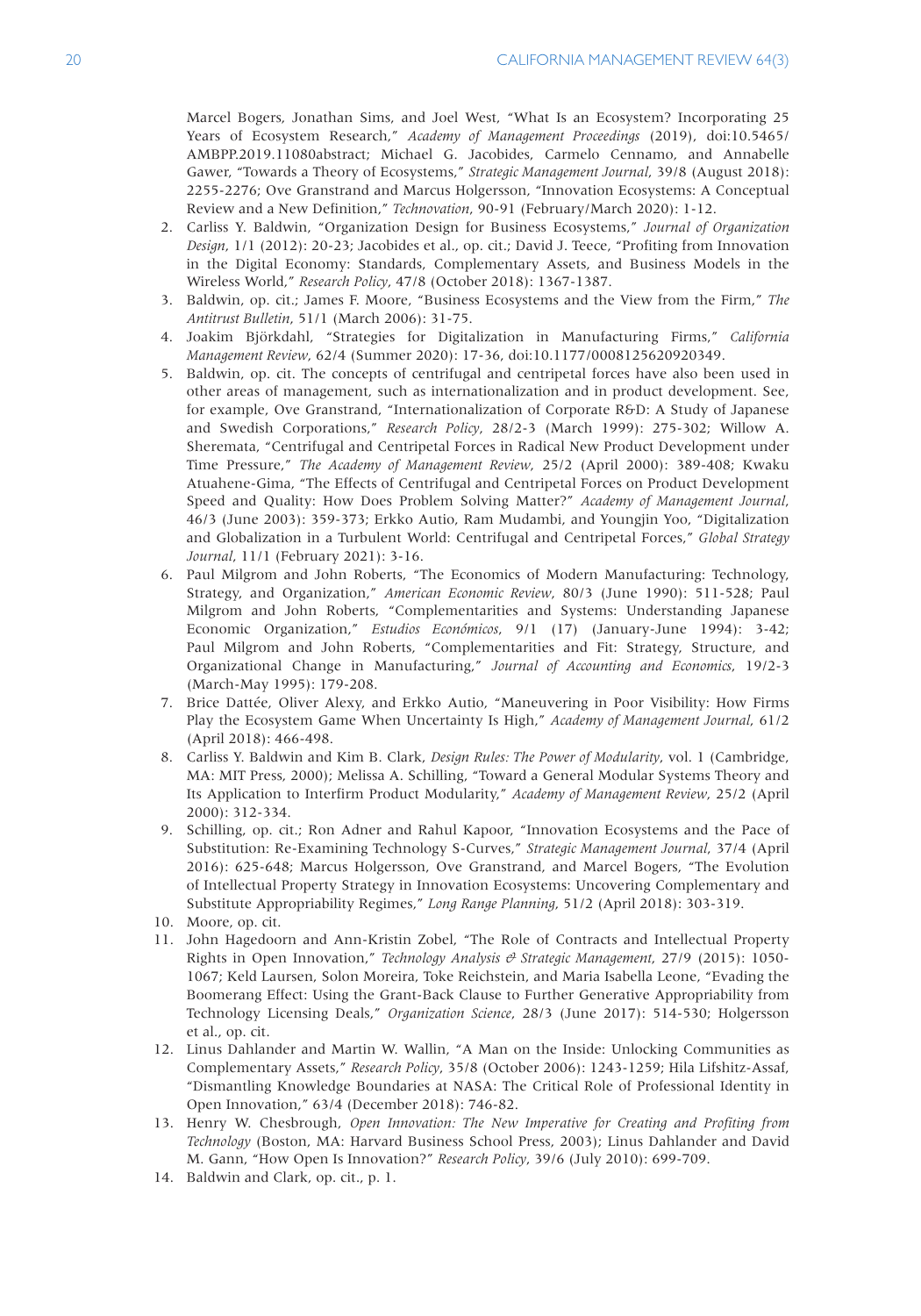- 15. Baldwin, op. cit.
- 16. Sanford J. Grossman and Oliver D. Hart, "The Costs and Benefits of Ownership: A Theory of Vertical and Lateral Integration," *Journal of Political Economy*, 94/4 (August 1986): 691-719.
- 17. See, for example, "BMW Group Signs Long-Term Supply Agreement for Battery Cells with Northvolt," July 13, 2020, https://northvolt.com/articles/bmw-supply-contract-northvolt/.
- 18. See, for example, "Northvolt Raises \$2.75 Billion in Equity to Deploy Further Battery Cell Capacity—Expands Swedish Gigafactory to 60 GWh," June 9, 2021, https://northvolt.com/ articles/northvolt-equity-june2021/.
- 19. Friedrich A. Hayek, "The Use of Knowledge in Society," *The American Economic Review*, 35/4 (September 1945): 519-530, at p. 527.
- 20. Baldwin, op. cit.
- 21. Bengt Holmström, "Grossman-Hart (1986) as a Theory of Markets," in *The Impact of Incomplete Contracts on Economics*, ed. Philippe Aghion, Mathias Dewatripont, Patrick Legros, and Luigi Zingales (Oxford, UK: Oxford University Press, 2016): 17-20.
- 22. Marc Levinson, *The Box: How the Shipping Container Made the World Smaller and the World Economy Bigger*, 2nd ed. (Princeton, NJ: Princeton University Press, 2016).
- 23. Jacobides et al., op. cit., p. 2260.
- 24. For a general theorization of hybrid governance forms, see Richard Makadok and Russell Coff, "Both Market and Hierarchy: An Incentive-System Theory of Hybrid Governance Forms," *Academy of Management Review*, 34/2 (April 2009): 297-319.
- 25. Baldwin, op. cit.
- 26. Holgersson et al., op. cit.
- 27. Clayton Christensen and Michael Raynor, *The Innovator's Solution: Creating and Sustaining Successful Growth* (Boston, MA: Harvard Business Review Press, 2003).
- 28. Baldwin, op. cit.
- 29. *ibid*.
- 30. David J. Teece, "Profiting from Technological Innovation: Implications for Integration, Collaboration, Licensing and Public Policy," *Research Policy*, 15/6 (December 1986): 285-305.
- 31. Jacobides et al., op. cit.
- 32. *ibid*.
- 33. Henry Chesbrough and Ken Kusunoki, "The Modularity Trap: Innovation, Technology Phase Shifts and the Resulting Limits of Virtual Organizations," in *Managing Industrial Knowledge: Creation, Transfer and Utilization*, ed. Ikujiro Nonaka and David J. Teece (London, UK: Sage, 2001).
- 34. Constance E. Helfat and Marvin B. Lieberman, "The Birth of Capabilities: Market Entry and the Importance of Pre-History," *Industrial and Corporate Change*, 11/4 (August 2002): 725-760, at p. 733. See also Timothy F. Bresnahan and M. Trajtenberg, "General Purpose Technologies' Engines of Growth?" *Journal of Econometrics*, 65/1 (January 1995): 83-108.
- 35. Baldwin and Clark, op. cit.
- 36. Teece, op. cit.
- 37. Christensen and Raynor, op. cit.
- 38. CompaniesMarketCap.com, https://companiesmarketcap.com/nvidia/marketcap/.
- 39. Baldwin, op. cit., p. 10; Baldwin and Clark, op. cit.
- 40. Baldwin and Clark, op. cit., pp. 138-139.
- 41. Baldwin and Clark, op. cit.
- 42. Holgersson et al., op. cit.
- 43. Holgersson et al., op. cit.; Teece, op. cit.
- 44. See, for example, Federal Trade Commission, https://www.ftc.gov/enforcement/ cases-proceedings/011-0017/rambus-inc-matter.
- 45. See, for example, European Commission, https://ec.europa.eu/competition/elojade/isef/ case\_details.cfm?proc\_code=1\_38636.
- 46. For example, Ronald H. Coase, "The Nature of the Firm," *Economica*, 4/16 (November 1937): 386-405; Armen A. Alchian and Harold Demsetz, "Production, Information Costs, and Economic Organization," *The American Economic Review*, 62/5 (December 1972): 777- 795; Oliver E. Williamson, *Markets and Hierarchies: Analysis and Antitrust Implications* (New York, NY: Free Press, 1975); Michael C. Jensen and William H. Meckling, "Theory of the Firm: Managerial Behavior, Agency Costs and Ownership Structure," *Journal of Financial Economics*, 3/4 (October 1976): 305-360; O. Granstrand, *Technology, Management and Markets: An Investigation of R&D and Innovation in Industrial Organizations* (London, UK: Frances Pinter,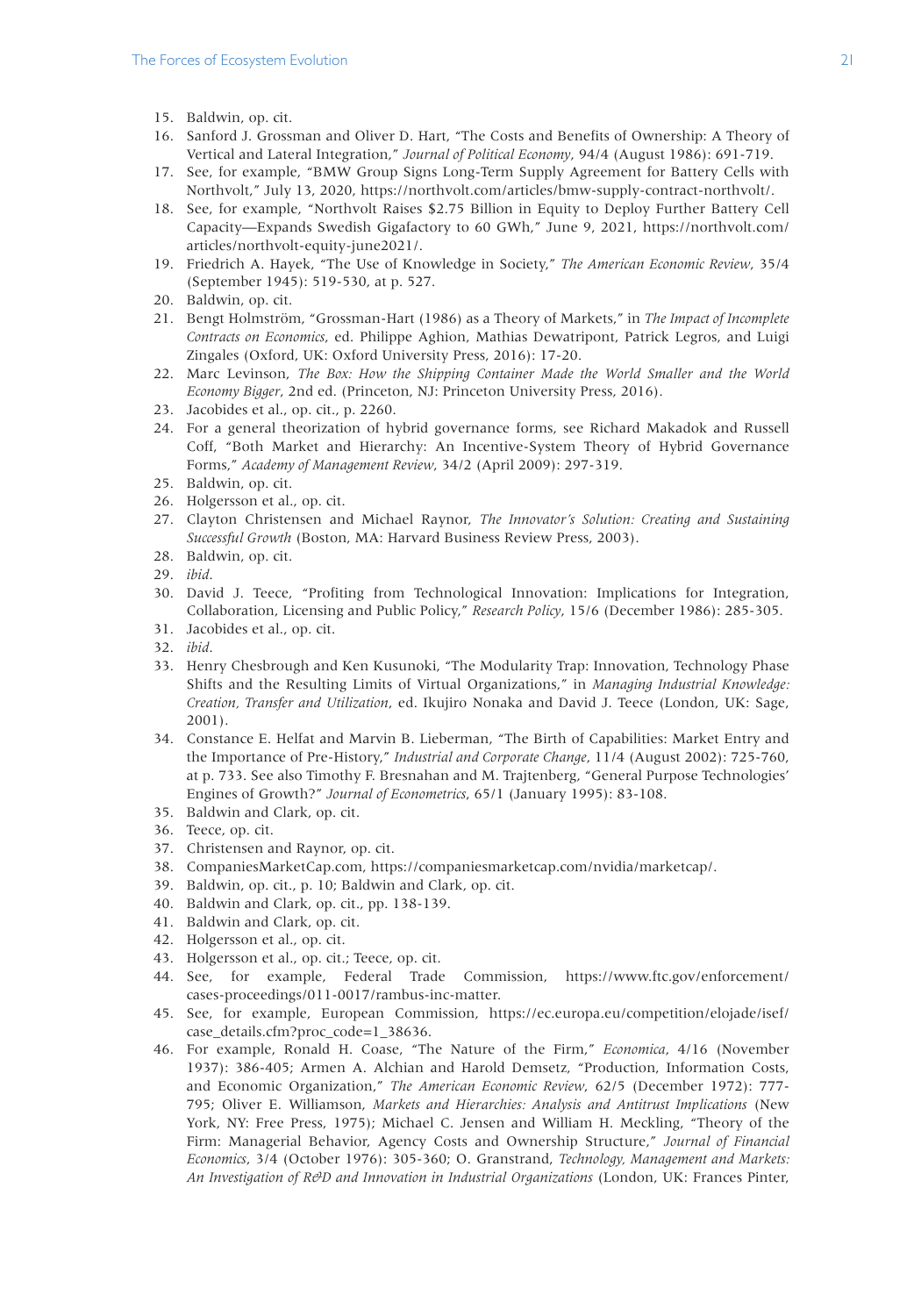1982); Grossman and Hart, op. cit.; Walter W. Powell, "Neither Market nor Hierarchy: Network Forms of Organization," *Research in Organizational Behavior*, 12 (1990): 295-336; Oliver Hart and John Moore, "Property Rights and the Nature of the Firm," *Journal of Political Economy*, 98/6 (December 1990): 1119-1158; Herbert A. Simon, "Bounded Rationality and Organisational Learning," *Organization Science*, 2/1 (March 1991): 125-134; Jeffrey H. Dyer and Harbir Singh, "The Relational View: Cooperative Strategies and Sources of Interorganizational Competitive Advantage," *Academy of Management Review*, 23/4 (October 1998): 660-679.

- 47. James F. Moore, *The Death of Competition: Leadership and Strategy in the Age of Business Ecosystems* (New York, NY: Harper Business, 1996).
- 48. *ibid*, p. 39.
- 49. Autio et al., op. cit.; Linus Dahlander, David M. Gann, and Martin W. Wallin, "How Open Is Innovation? A Retrospective and Ideas Forward," *Research Policy*, 50/4 (May 2021): 104218.
- 50. Dyer and Singh, op. cit.
- 51. Henry Chesbrough and Marcel Bogers, "Explicating Open Innovation: Clarifying an Emerging Paradigm for Understanding Innovation," in *New Frontiers in Open Innovation*, ed. Henry Chesbrough, Wim Vanhaverbeke, and Joel West (Oxford, UK: Oxford University Press, 2014), p. 17.
- 52. Jingshu Du, Bart Leten, and Wim Vanhaverbeke, "Managing Open Innovation Projects with Science-Based and Market-Based Partners," *Research Policy*, 43/5 (June 2014): 828-840.
- 53. Keld Laursen and Ammon Salter, "Open for Innovation: The Role of Openness in Explaining Innovation Performance among U.K. Manufacturing Firms," *Strategic Management Journal*, 27/2 (February 2006): 131-150.
- 54. Rahul Kapoor and Joon Mahn Lee, "Coordinating and Competing in Ecosystems: How Organizational Forms Shape New Technology Investments," *Strategic Management Journal*, 34/3 (March 2013): 274-296; Douglas P. Hannah and Kathleen M. Eisenhardt, "How Firms Navigate Cooperation and Competition in Nascent Ecosystems," *Strategic Management Journal*, 39/12 (December 2018): 3163-3192; Teece, op. cit.
- 55. Kevin Boudreau, "Open Platform Strategies and Innovation: Granting Access vs. Devolving Control," *Management Science*, 56/10 (October 2010): 1849-1872; Holgersson et al., op. cit.
- 56. Dyer and Singh, op. cit.
- 57. Henry W. Chesbrough, "The Logic of Open Innovation: Managing Intellectual Property," *California Management Review*, 45/3 (Spring 2003): 33-58; Ann-Kristin Zobel, Benjamin Balsmeier, and Henry Chesbrough, "Does Patenting Help or Hinder Open Innovation? Evidence from New Entrants in the Solar Industry," *Industrial and Corporate Change*, 25/2 (April 2016): 307-331; Holgersson et al., op. cit.
- 58. Joachim Henkel, "Selective Revealing in Open Innovation Processes: The Case of Embedded Linux," *Research Policy*, 35/7 (September 2006): 953-969; Holgersson et al., op. cit.; Joachim Henkel, Simone Schöberl, and Oliver Alexy, "The Emergence of Openness: How and Why Firms Adopt Selective Revealing in Open Innovation," *Research Policy*, 43/5 (June 2014): 879-890.
- 59. Joachim Henkel, Carliss Y. Baldwin, and Willy Shih, "IP Modularity: Profiting from Innovation by Aligning Product Architecture with Intellectual Property," *California Management Review*, 55/4 (Summer 2013): 65-82; Carliss Y. Baldwin and Joachim Henkel, "Modularity and Intellectual Property Protection," *Strategic Management Journal*, 36/11 (November 2015): 1637-1655.
- 60. Holgersson et al., op. cit.
- 61. Lifshitz-Assaf, op. cit.
- 62. Dahlander and Wallin, op. cit.
- 63. Linus Dahlander and Henning Piezunka, "Open to Suggestions: How Organizations Elicit Suggestions through Proactive and Reactive Attention," *Research Policy*, 43/5 (June 2014): 812-827.
- 64. Jialei Yang, Henry Chesbrough, and Pia Hurmelinna-Laukkanen, "How to Appropriate Value from General-Purpose Technology by Applying Open Innovation," *California Management Review*, 64/3 (Spring 2022).

66. David Sjödin, Vinit Parida, and Ivanka Visnjic, "How Can Large Manufacturers Digitalize Their Business Models? A Framework for Orchestrating Industrial Ecosystems," *California Management Review*, 64/3 (Spring 2022).

<sup>65.</sup> Teece, op. cit.